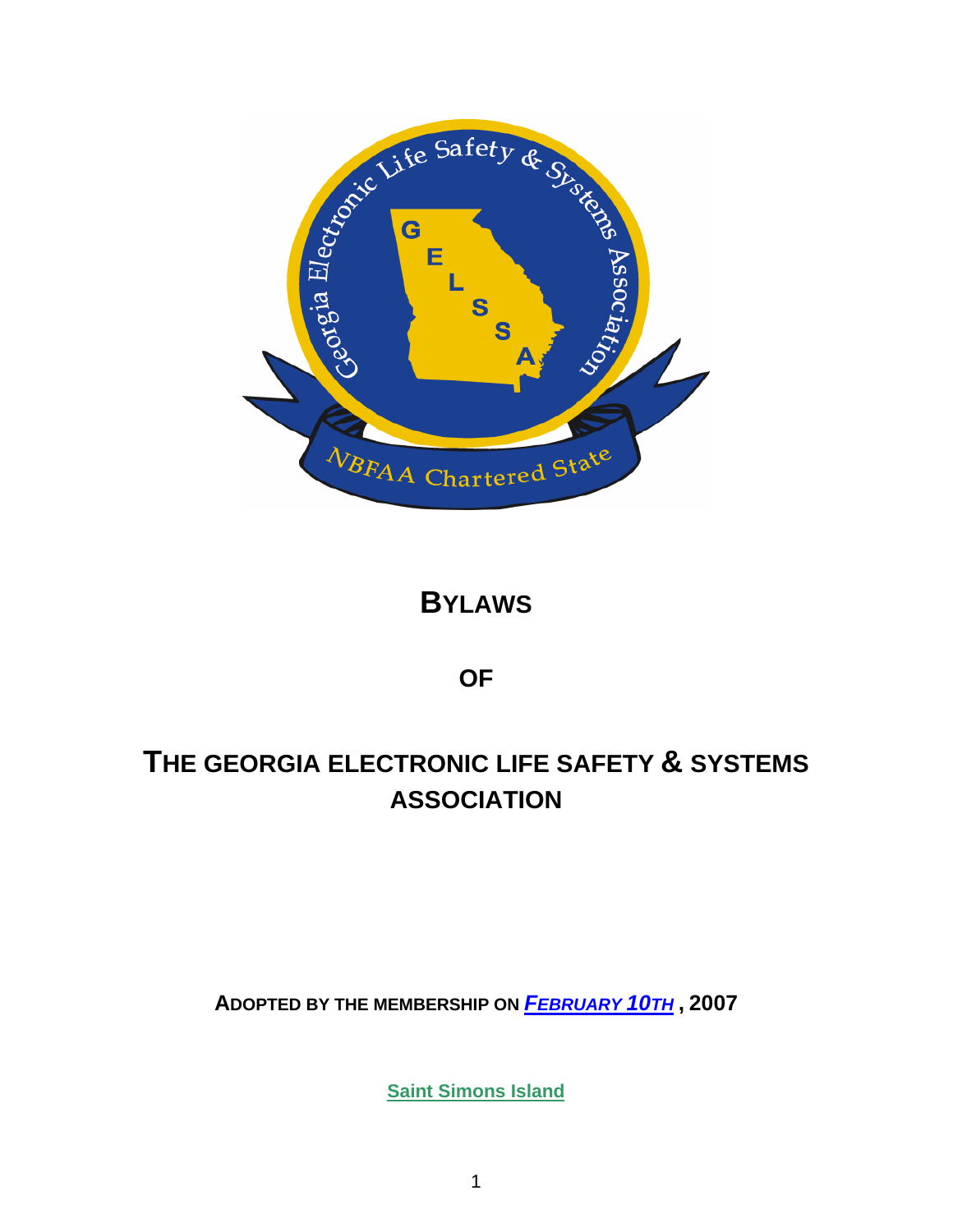

**P. O. Box 2924 Suwanee, Georgia 30024** 

# *Mission Statement*

GELSSA is dedicated to bringing Security Alarm Professionals, Providers, Low Voltage Contractors, Public Safety Officials and anyone with an interest in life safety or security together to form a strong and united organization, which will work to promote, strengthen and build better, safer communities to work and live in.

We will strive to make sure our Members have access to the best products, and the best training available. We will work to use our group strength to try to lower the cost of certain insurances and offer discounted services from other sources or companies. One of our primary goals will be to promote unity between our professions and the Public Safety Officials. We will work to help the Public Safety Departments in our local communities who wish to have legislation, write, propose and get passed, False Alarm Prevention Ordinances, that will be fair to all parties involved and cut down on the number of false dispatches.

We will promote the Association as one that can be trusted to make sure that all our members meet or exceed current Licensing requirements. We will offer the public access to companies which offer a high level of security and service. They will have properly trained personnel and will be a company with a great reputation. Finally we will work with and support the NBFAA and other chartered states to ensure that we can stand strong and have a voice for our industries issues not only on a local level but, on the national level as well.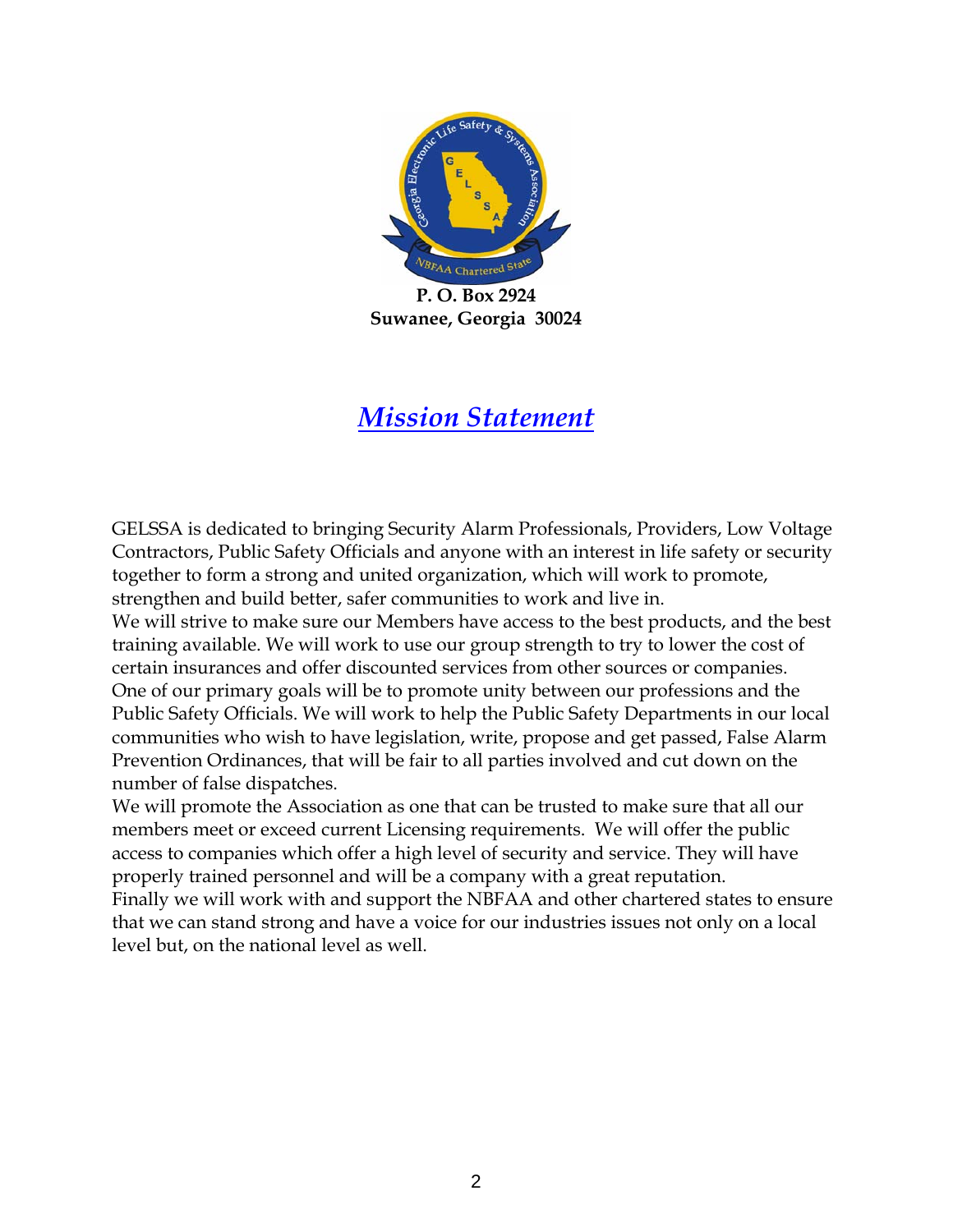# *T ABLE OF CONTENTS*

| <b>ARTICLE I</b>   | <b>GENERAL</b>                                        | $\overline{7}$   |
|--------------------|-------------------------------------------------------|------------------|
|                    | Section I - Name                                      | $\overline{7}$   |
|                    | Section II - Office                                   | 7                |
|                    | Section III - Purpose                                 | 7                |
|                    | Section IV - Addendum                                 | $\overline{7}$   |
| <b>ARTICLE II</b>  | <b>MEMBERSHIP</b>                                     | 7                |
|                    | Section I – Classes of Memberships and Qualifications | $\overline{7}$   |
|                    | Section II - Membership Requirements                  | $\boldsymbol{9}$ |
|                    | Section III - Duration and Renewal of Membership 9    |                  |
|                    | Section IV - Application for Membership               | 9                |
|                    | Section V - Election to Membership                    | 10               |
|                    | Section VI - Resignation                              | 10               |
|                    | Section VII - Voting and Representation               | 10               |
|                    | Section VIII - Out-Of-State Membership                | 10               |
|                    | Section IX - Suspension and Expulsion                 | 11               |
| <b>ARTICLE III</b> | <b>FISCAL YEAR</b>                                    | 12               |
| <b>ARTICLE IV</b>  | <b>DUES</b>                                           | 12               |
|                    | Section I - Annual Dues                               | 12               |
|                    | Section II - Payment of Dues                          | 12               |
|                    | Section III - Default and Termination of Membership   | 12 <sub>2</sub>  |
| <b>ARTICLE V</b>   | <b>MEETINGS AND ELECTIONS</b>                         | 13               |
|                    | Section I - Regular Meetings                          | 13               |
|                    | Section II - Special Meetings                         | 13               |
|                    | Section III - Proxies                                 | 13               |
|                    | Section IV - Notices                                  | 13               |
|                    | Section V - Nomination of Officers and Board of       |                  |
|                    | <b>Directors</b>                                      | 13               |
|                    | Section VI - Election of Officers, Directors, and     |                  |
|                    | <b>Associate Members Advisor</b>                      | 14               |
| <b>ARTICLE VI</b>  | <b>BOARD OF DIRECTORS</b>                             | 15               |
|                    | Section I - Number                                    | 15               |
|                    | Section II - Election of Directors and Term           | 15               |
|                    | Section III - Duties of Directors                     | 16               |
|                    | Section IV - Regular Meetings                         | 16               |
|                    | Section V - Special Meetings                          | 16               |
|                    | Section VI - Notice                                   | 16               |
|                    | Section VII - Quorum                                  | 16               |
|                    | Section VIII - Vacancies                              | 17               |
|                    | Section IX - Jurisdiction of Directors                | 17               |
|                    | Section X - Removal of Directors                      | 17               |
|                    | Section XI - Informal Action by Directors             | 18               |
|                    | Section XII - Petition to Override                    | 18               |
|                    | <b>TABLE OF CONTENTS continued</b>                    |                  |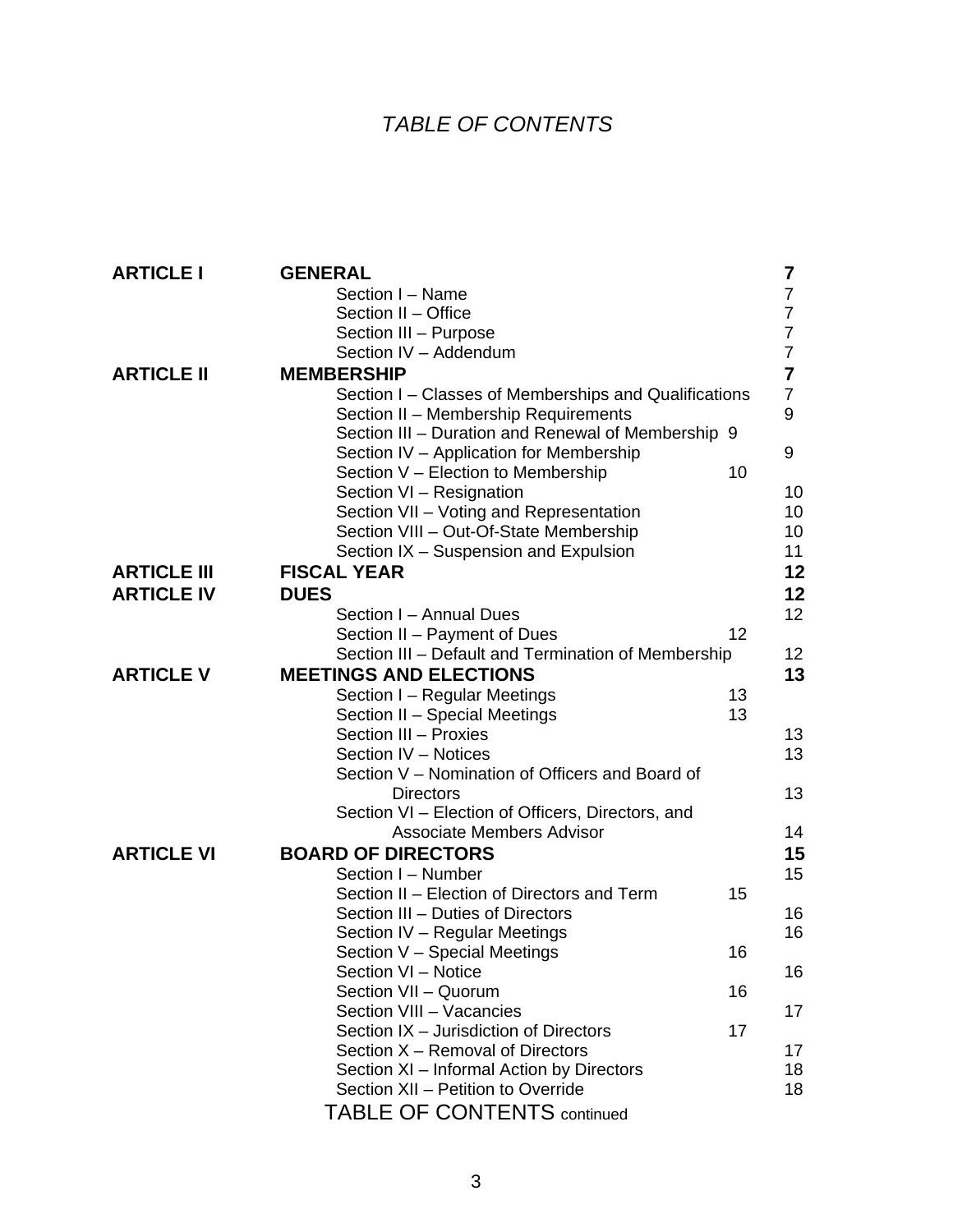| <b>ARTICLE VII</b>  | <b>OFFICERS</b>                                      | 19 |
|---------------------|------------------------------------------------------|----|
|                     | Section I - Number                                   | 19 |
|                     | Section II - Method of Election                      | 19 |
|                     | Section III - Duties                                 | 19 |
|                     | Section IV - Vacancies                               | 20 |
| <b>ARTICLE VIII</b> | <b>COMMITTEES</b>                                    | 21 |
|                     | Section I - Membership Committee                     | 21 |
|                     | Section II - Ethics Committee                        | 21 |
|                     | Section III - Nominating Committee                   | 21 |
|                     | Section IV - Legislation Committee                   | 21 |
|                     | Section V - Fire Committee                           | 21 |
|                     | Section VI - Other Committees                        | 21 |
|                     | Section VII - Election to Membership on Committees   | 21 |
| <b>ARTICLE IX</b>   | <b>NBFAA AFFILIATION</b>                             | 22 |
| <b>ARTICLE X</b>    | <b>INDEMNIFICATION</b>                               | 22 |
|                     | Section I - Personal Liability of Directors          | 22 |
|                     | Section II - Fiduciary Responsibility                | 23 |
|                     | Section III - Mandatory Indemnification of Directors |    |
|                     | <b>And Certain Other Persons</b>                     | 24 |
|                     | Section IV - Payment of Indemnification              | 25 |
|                     | Section V - Non-Exclusivity of Rights                | 25 |
|                     | Section VI - Funding                                 | 25 |
|                     | Section VII - Insurance                              | 25 |
|                     | Section VIII - Modification or Repeal                | 25 |
| <b>ARTICLE XI</b>   | <b>RE-IMBURSEMENT/COMPENSATION</b>                   | 25 |
| <b>ARTICLE XII</b>  | <b>SEAL</b>                                          | 26 |
|                     | Section I – Inspection of Corporate Records          | 26 |
|                     | Section II - Limitations                             | 26 |
| <b>ARTICLE XIII</b> | <b>AMENDMENTS</b>                                    | 27 |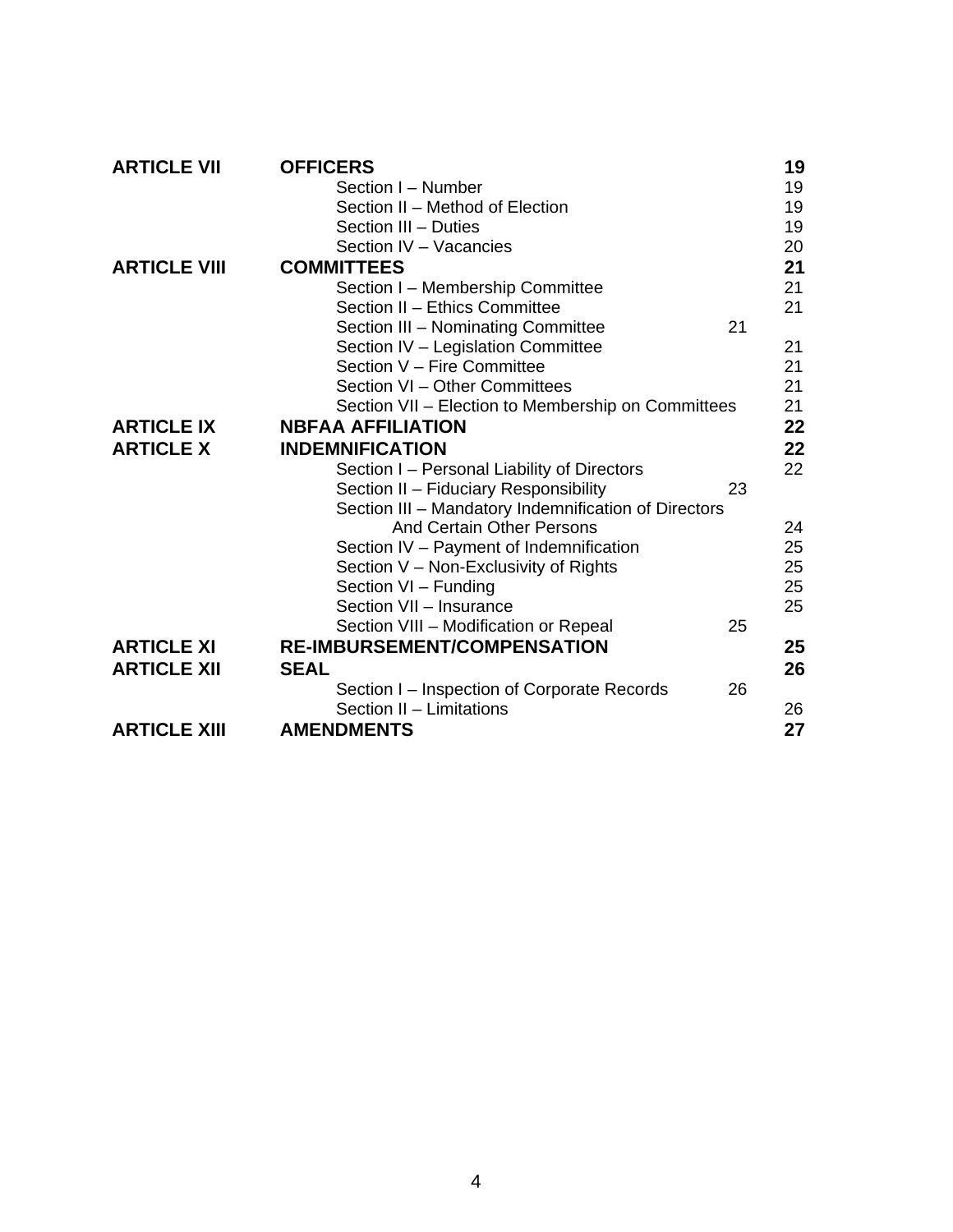#### *The following rules are applicable to all GELSSA activities and must be observed in all situations and under all circumstances, without exception or qualification other than as noted below.*

*\_\_\_\_\_\_\_\_\_\_\_\_\_\_\_\_\_\_\_\_\_\_\_\_\_\_\_\_\_\_\_\_\_\_\_\_\_\_\_\_\_\_\_\_\_\_\_\_\_\_\_\_\_\_\_\_\_\_\_\_\_\_\_\_\_\_\_\_\_\_\_\_\_\_\_\_\_\_\_\_\_\_\_\_\_\_\_*

*\_\_\_\_\_\_\_\_\_* 

- 1. Neither GELSSA nor any committee, product group, conference or activity of GELSSA shall be used for the purpose of bringing about, or attempting to bring about, any understanding or agreement, whether written or oral, formal or informal, express or implied, among competitors with regard to prices, terms or conditions of sale, discounts, distribution, volume of production, territories or customers.
- 2. No GELSSA activity or communication shall include discussion or action, for any purpose or in any fashion, of prices or pricing methods, production quotas or other limitations on either the timing or volume of production or of sales, or involve allocation of territories or markets or customers in any way.
- 3. No GELSSA committee or product group shall undertake any activity which involves exchange or collection and dissemination among competitors, of any information regarding prices, pricing methods, costs of production, or of labor or sales or distribution or individual company statistics of any kind, without first obtaining the advice of legal counsel, provided by the Association, as to those proper and lawful methods by which these activities may be pursued.
- 4. No GELSSA activity or communication shall include any discussion or action which might be construed as an attempt to prevent any person or business entity from gaining access to any market or to any customer for goods or services, or to prevent or boycott any business entity from obtaining a supply of goods or otherwise purchasing goods or services freely in the market.
- 5. No GELSSA activity or communication shall include any discussion or action which might be construed as an agreement or understanding to refrain from purchasing any raw materials, equipment, services, or other supplies from any supplier.
- 6. Neither GELSSA nor any committee or product group thereof, shall make any effort to bring about the standardization of any product or method of manufacture or certification of any product or program, for the purpose of preventing the manufacture or sale of any product not conforming to a specified standard or which would tend to have the overall effect of either lessening competition or resulting in a degree of price stabilization.
- 7. No person or company shall be unreasonably excluded from GELSSA membership or participation in any GELSSA activity, committee or product group, where exclusion may impair such person's or company's ability to compete effectively in the private security alarm industry.
- 8. In conducting GELSSA committee meetings, or product group meetings, the chairman thereof shall prepare and follow a formal agenda. Minutes of each meeting shall be distributed to all persons who attend such meetings. Approval of the minutes shall be obtained from the membership of the committee or product group at its next meeting. Copies of the minutes shall be transmitted to the headquarters staff and to legal counsel.
- 9. Association speakers and authors of conference papers shall be informed of the need to comply with the Association's antitrust policy in the preparation and presentation of their papers.
- 10. In informal or social discussions at the site of a GELSSA meeting, which are beyond the control of its officers and chairmen, all representatives are expected to observe the same standards of personal conduct required of the Association in its compliance with these antitrust guidelines. In addition, copies of the foregoing Antitrust Policy Statement and General Rules of Antitrust Compliance will be included in meeting registration packets and will also be printed in GELSSA Directories.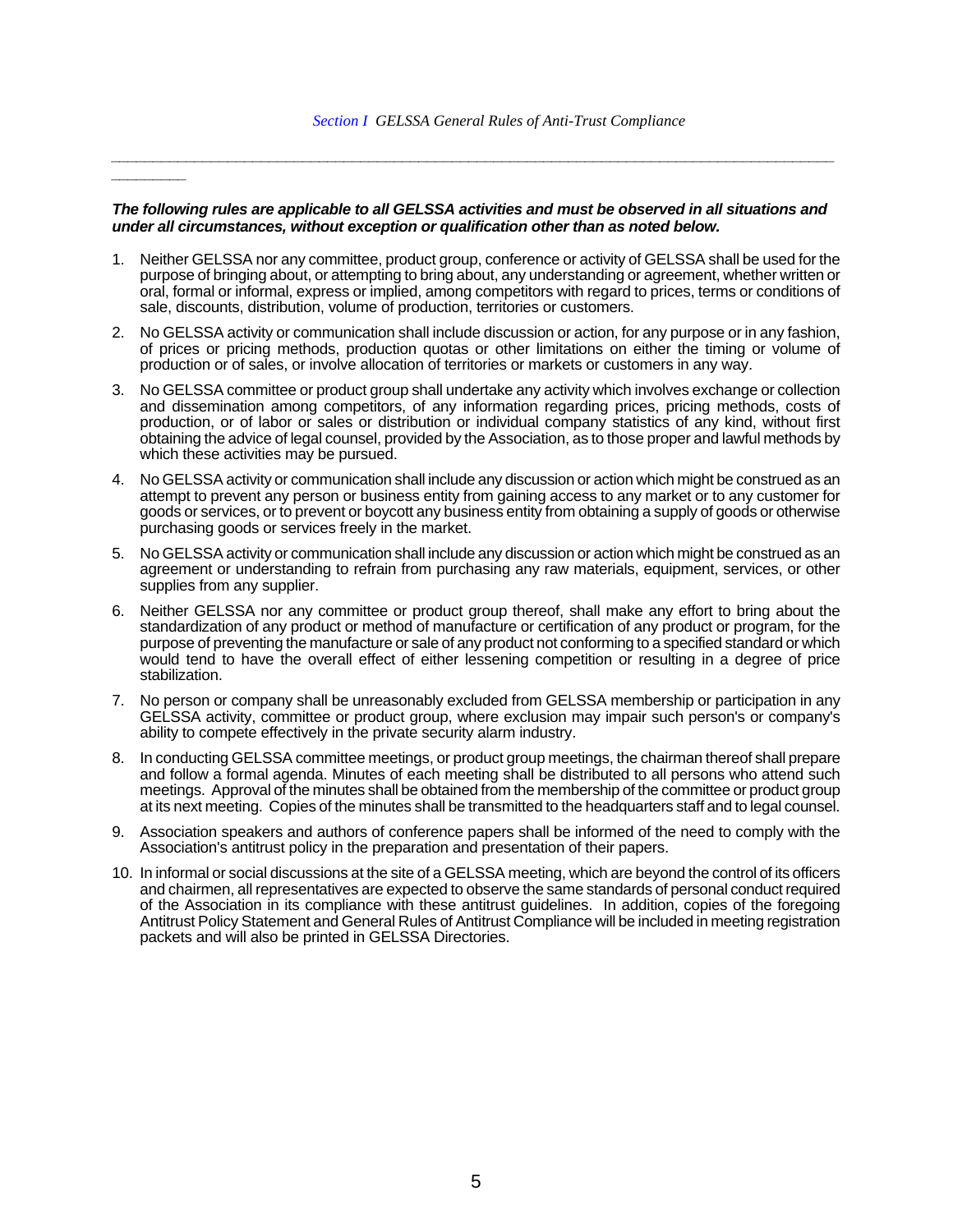#### *Antitrust Policy Approved by the Board of Directors of NBFAA, July 27, 1983*

**The National Burglar & Fire Alarm Association** is a trade association of member companies in the private security alarm industry, which was incorporated in 1948 under the nonprofit corporation law of the State of Illinois. It is organized to promote the common interests of its members and of the members of private security alarm industry, when such interests do not conflict with the common good. GELSSA is not involved, and will not become involved, in the competitive business decisions of its member companies, nor will it take any action, which would tend to restrain competition in the burglar and fire alarm equipment and supply industries.

**Nevertheless**, it is recognized by the Board of Directors of GELSSA that the Association ant its varied activities could be regarded by some as a forum for opportunity to promote anti-competitive conduct. For this reason, the Board of Directors has taken this occasion, through this statement of policy, to make clear its unequivocal support for the policy of competition served by the antitrust laws as well as its uncompromising intent to comply strictly in all respects with those laws.

**In addition** to the Association's firm commitment to the principle of competition served by the antitrust laws, the penalties which may be imposed upon both the Association and its individual and corporate members involved in any violation of such laws are now so severe that good business judgment demands that every effort be made to void any such violation. Certain violations of the Sherman Act, such as price-fixing, are felony crimes for which individuals may now be imprisoned for up to three (3) years or fined up to \$100,000 or both, and corporations can be fined up to \$1,000,000 for each offense. In addition, treble damage claims by private parties (including class actions) for antitrust violations are extremely expensive to litigate and can result in judgments of a magnitude which could destroy the Association and seriously affect the financial interests of its individual members.

**It shall be the responsibility** of every member of GELSSA to be guided by GELSSA's policy of strict compliance with the antitrust laws in all GELSSA activities. It shall be the special responsibility of Association officers, committee chairmen, and officers of product groups to ensure that this policy is known and adhered to in the course of activities pursued under their leadership. To assist the GELSSA staff and all its officers, directors, committee chairmen and product group officers in recognizing situations, which may raise the appearance of an antitrust problem, the Board of Directors will as a matter of policy furnish to each of such persons copies of the Association's General Rules of Antitrust Compliance. The Association will also make available general legal advice when questions arise as to the activities of GELSSA or to any committee or product group thereof.

**Antitrust compliance** is the responsibility of every GELSSA member. Any violation of the GELSSA General Rules of Antitrust Compliance or of this general policy will result in immediate suspension from membership in the Association, and immediate removal from any Association office held by any official representative violating the same.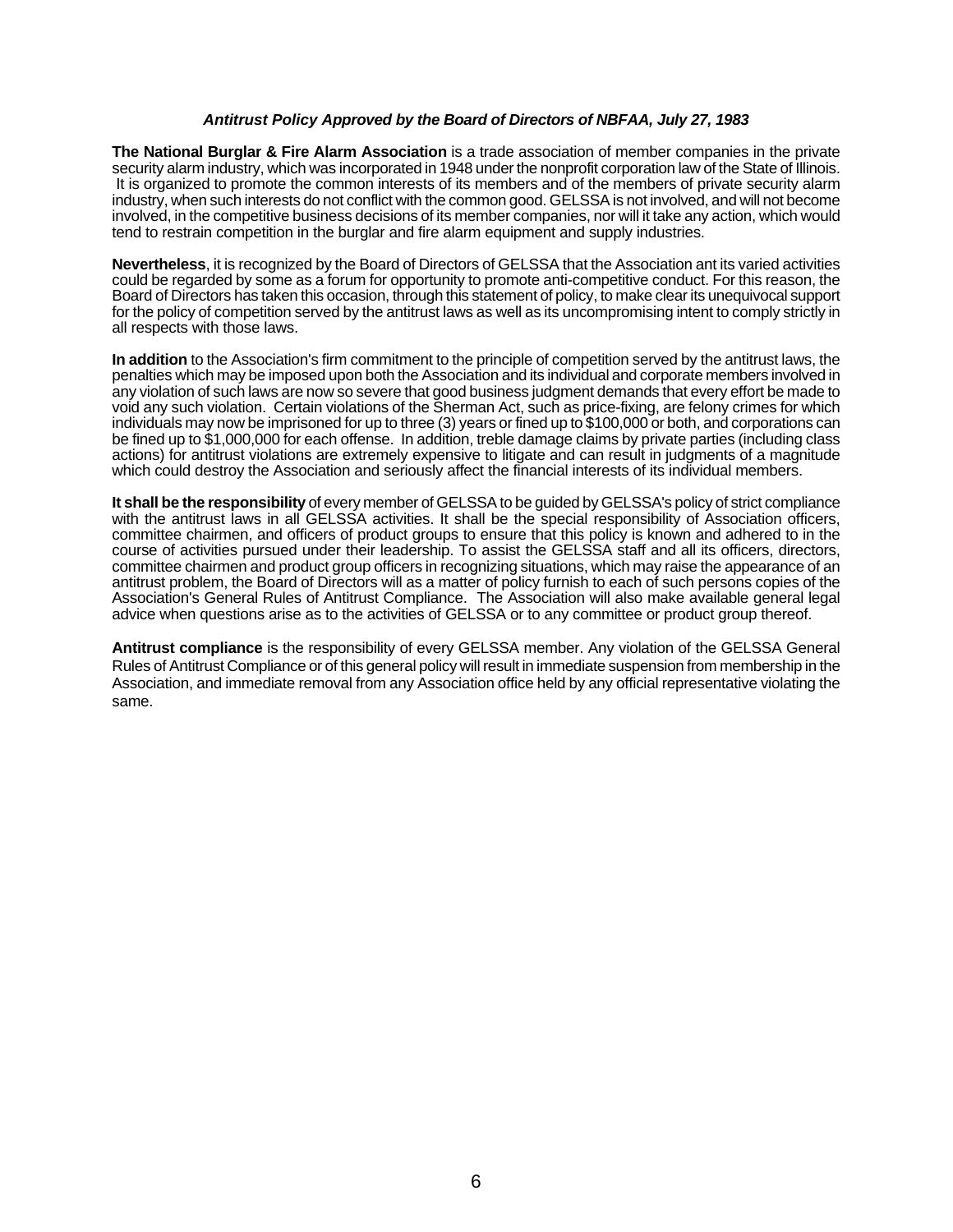# *ARTICLE I - GENERAL*

**Section I Name.** The name of this nonprofit corporation is The Georgia Electronic Life Safety & Systems Association, Inc.

*Section II* **Office.** The registered office of the Association is **P.O. Box 2924, Suwanee, Georgia, 30024.** The Association may also have offices at such other places as the Board may from time to time determine.

**Section III** Purpose. The Association is incorporated for the purpose of engaging in any lawful act or activity for which nonprofit corporations may be organized in the State of Georgia, including:

 (a) Serving as a source of education and information regarding electronic security and fire alarm systems for the Members, emergency response personnel and the general public;

 (b) Cooperating with others in matters affecting the Members' business and common interests;

(c) Promoting the interests of the electronic security and fire alarm industry;

 (d) Stimulating wider and more extensive use of electronic security and fire alarm systems; and

 (e) Fostering a spirit of justice, honor and fairness among Members, the electronic security and fire alarm industry and the general public.

**Section IIII Addendum** Neither the Association nor any Member shall agree to, support or attempt to use any form of action to limit production, fix prices, suppress competition, restrain trade or commerce, or monopolize the electronic security and fire alarm industry.

# *ARTICLE II - MEMBERSHIP*

### **MEMBERSHIP**

*Section I CLASSES OF MEMBERSHIP AND QUALIFICATIONS.* 

The membership of this Association shall be divided into classes:

#### **a. REGULAR MEMBERS.**

Any partnership, corporation, proprietorship, or association deriving revenue from the sale, installation, and service of any low voltage application (including access control and closed-circuit television) in the state shall be eligible to become a regular member and have the right to vote on Association matters. This Regular Membership status may also apply to monitoring companies if the company selects the "Regular Member" status.

#### **b. ASSOCIATE MEMBERS.**

Any partnership, corporation, proprietorship, or association deriving revenue by manufacturing or supplying alarm equipment or services or any other electronic security equipment shall be eligible to become an Associate Member and have the right to vote on Association matters. This Associate Membership status may also apply to monitoring companies if the company selects the "Associate Member" status.

#### **c. HONORARY MEMBERS.**

Any individual as selected by the Board and confirmed by the membership shall be eligible to become an Honorary Member. Honorary Members shall not have the right to vote or hold elected office.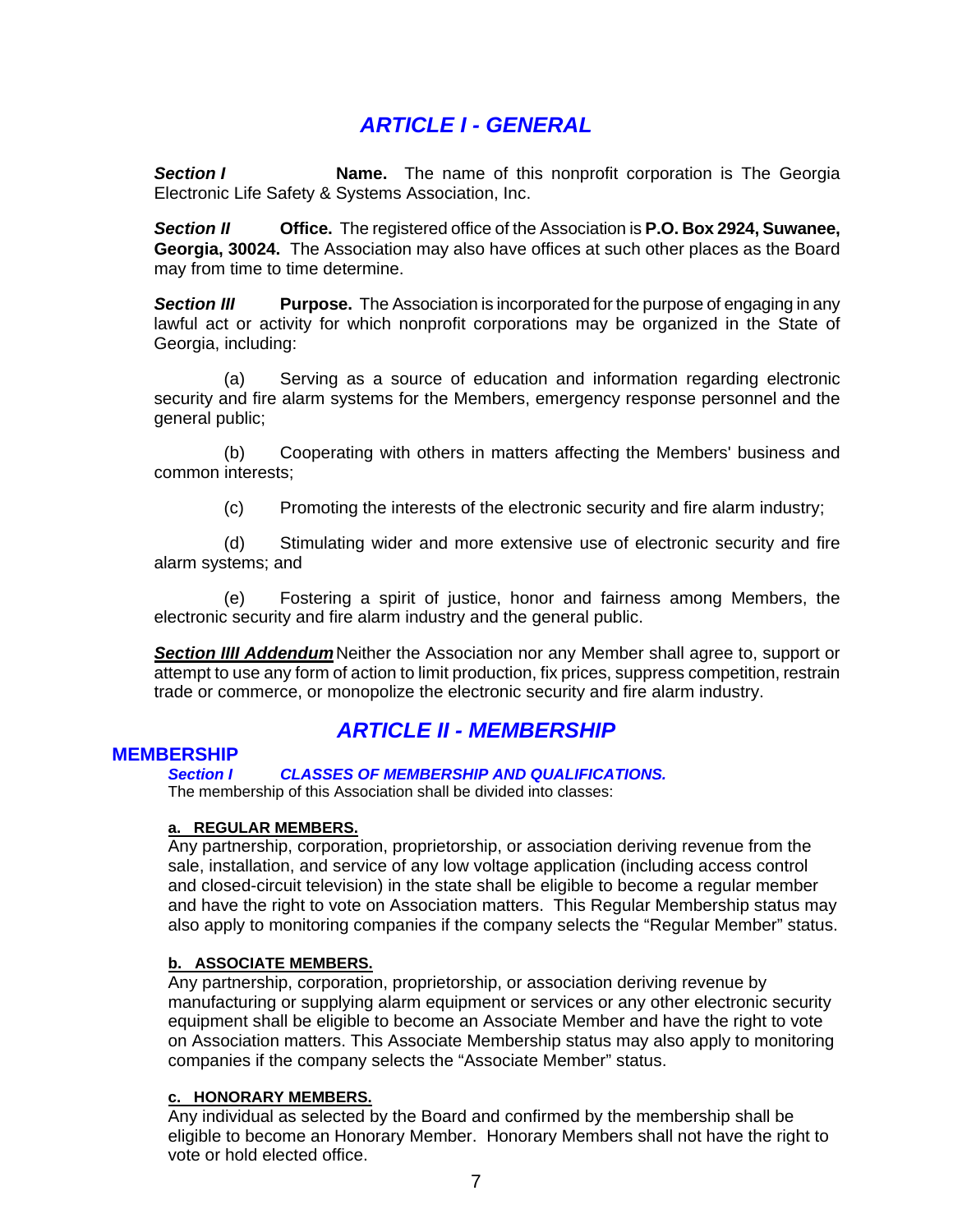# **d. AFFILIATE MEMBER.**

Any individual or business entity involved in the installation, service or monitoring of alarm equipment for its own use and not to either the general public or to alarm dealers. Affiliate Members shall not have the right to vote or hold elected office.

### **e. PUBLIC SAFETY MEMBER.**

Any individual, duly authorized Public Safety Department, or an organization (made up of such individuals) who provide services to the community. Public Safety Members shall not have the right to vote or hold office.

### **f. LIFE MEMBER.**

Conferred on a Regular Member who has formerly served or rendered meritorious service to the Association, provided that individual is confirmed as "Life Member" by a seventy-five percent (75%) majority vote at a Membership Meeting. Such Member shall be exempt from payment of all GELSSA dues and assessments, may attend all meetings, and shall have the right to vote.

### **g. CONTRIBUTING MEMBER.**

Any person/company who elects to become a member of GELSSA by virtue of an interest in and/or concern for the low voltage industry, life safety, fire, and system integration industry. This membership category shall not vote and shall not have NBFAA privileges. Dues for this category shall be determined by the Board of Directors.

### **h. MULTI-LOCATION**.

Shall be open to any company with two (2) or more offices in one (1) but not more than fourteen (14) states and which shall meet the following requirements:

- Provides installation and repair of burglar alarms, fire alarms, or other electronic security systems, which are consistent with the stated objectives of the association;
- A Multi-Location Company shall become a member of the CSAs in not less than fifty-one percent (51%) of those states or regions where there is a CSA and in which the company has an office.

### **i. NATIONAL COMPANY.**

Shall be open to any company with offices in fifteen (15) or more states and which shall meet the following requirements:

- Provides installation and repair of burglar alarms, fire alarms, or other electronic security systems, which are consistent with the stated objectives of the association;
- A National Company shall become a member of the CSAs in not less than fifty-one percent (51%) of those regions where there is a CSA and in which the company has an office.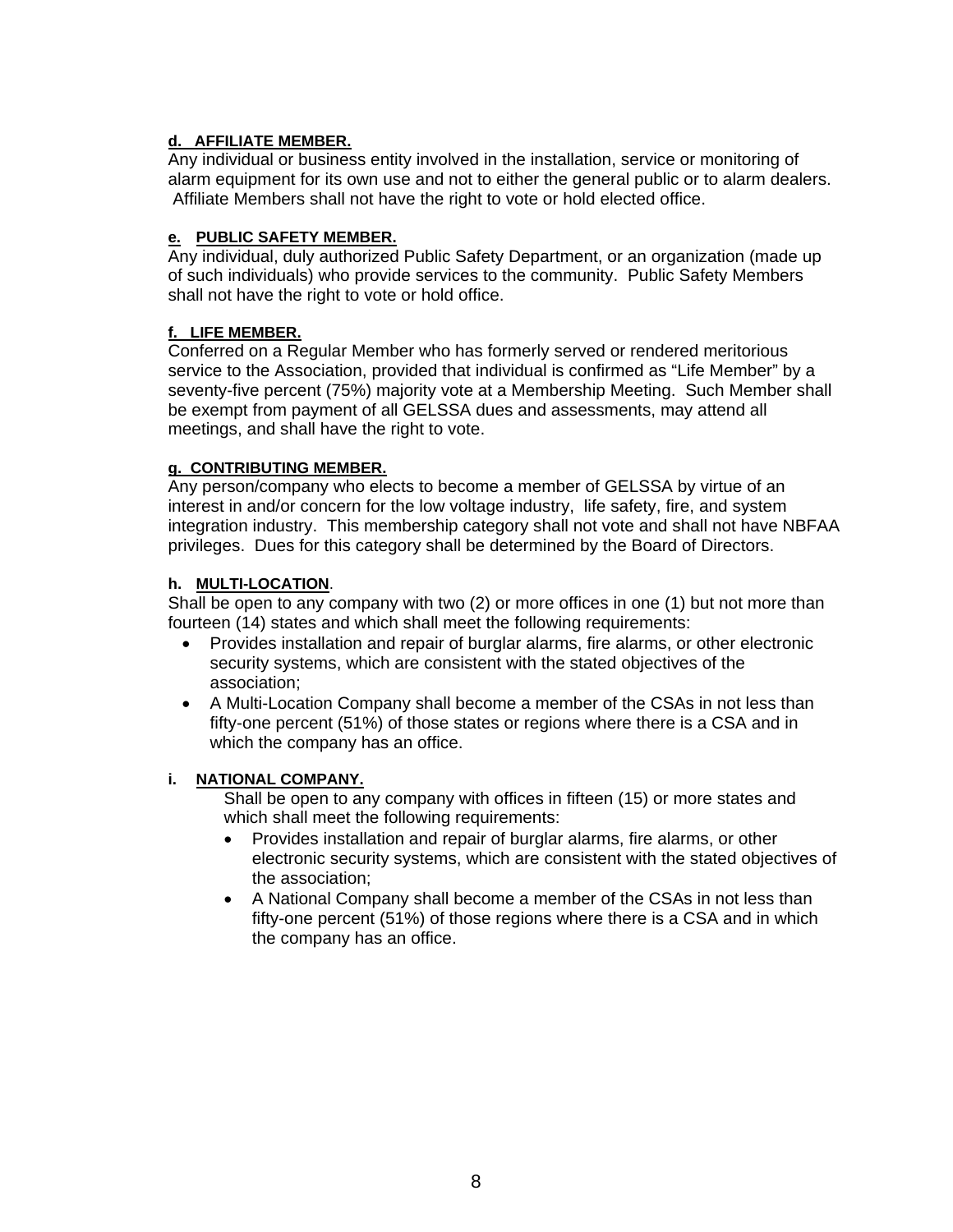#### *Section II*

**Membership Requirements.** Any Member (except an Honorary Member or a Public Safety Member) must meet all of the following general requirements:

- **a.** It must apply for membership in writing, on forms provided by the Association, and must supply such other information as the Association reasonably deems necessary.
- **b.** It must conduct its business and affairs in accordance with the bylaws of the Association and with such rules and regulations promulgated by the Board from time to time.
- **c.** It must tender payment of all initial fees and dues upon submitting its written application, and it must tender payment of all subsequent fees, dues and other monetary obligations to the Association within thirty days of receiving notice from the Association.
- **d.** It must designate a primary/alternate who is a principal or an employee of the business to exercise the Member's rights. The Member may change or terminate such designation at any time by written notice to the Association.
- **e.** It must comply with the licensing and employment laws in the state(s) and municipalities in which it operates.
- **f.** Neither it nor any of its Affiliates shall have been convicted of a felony or pleaded nolo contender to a felony charge or indictment.

#### *Section III*

**Duration and Renewal of Membership**. All Members (except Honorary Members) shall be Members for an initial term of the remainder of the calendar year in which they join, but such membership may be renewed annually by paying dues for the next calendar year and by meeting current membership requirements. Honorary Members shall be members for life (unless expelled under Article II Section IX) and shall not be required to pay dues.

#### *Section IV. APPLICATION FOR MEMBERSHIP.*

Applicants for membership, in each class, shall submit to the Membership Committee a written application for membership on the form prescribed by the Board of Directors. Regular member applicants must attach proof of holding a valid Georgia (local) Business Registration/license and contractors license as issued by the State of Georgia, Construction Licensing Board, Low Voltage Division. The Membership Committee shall review all applicants for membership as per Article II, Section II.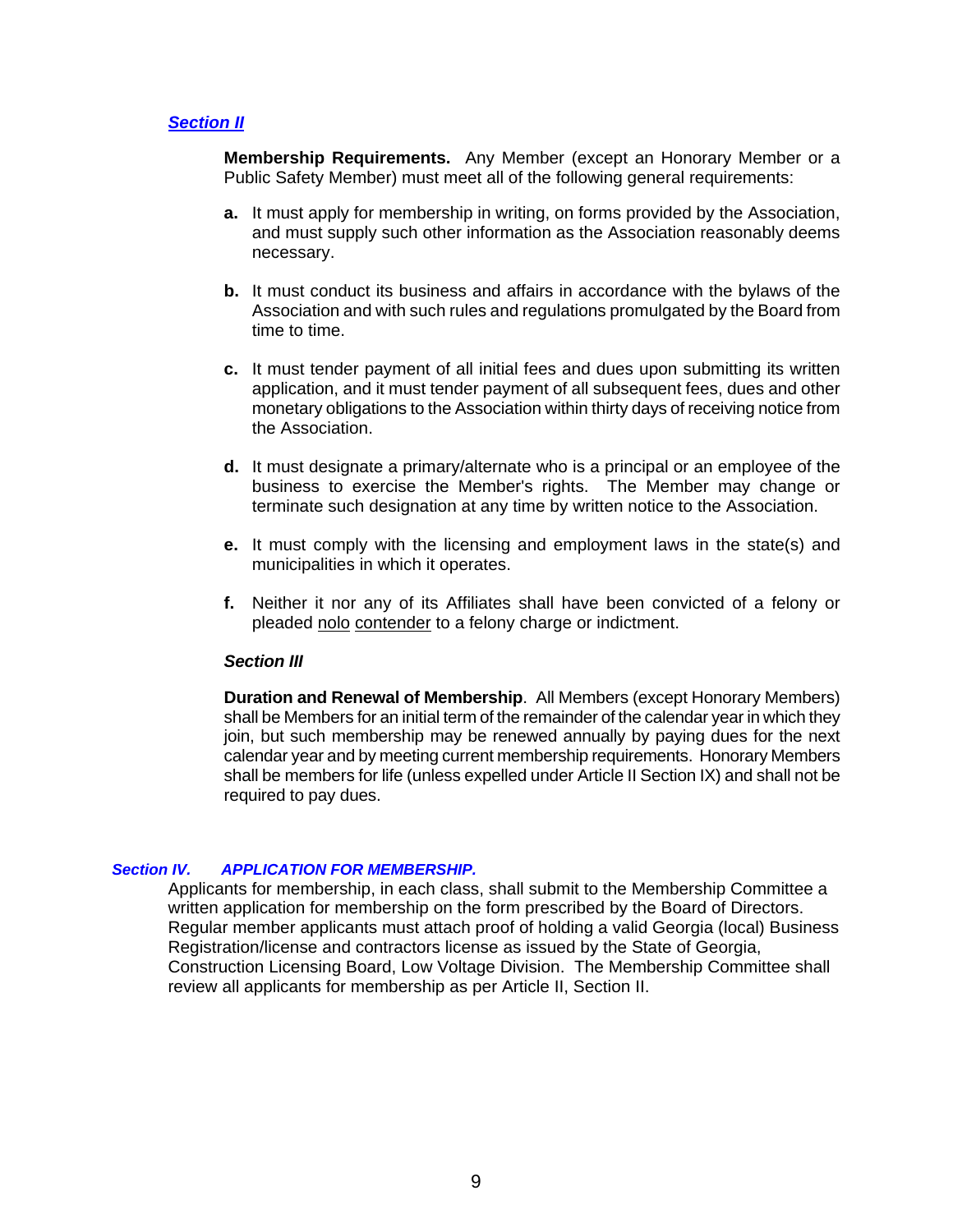#### *Section V. ELECTION TO MEMBERSHIP*

- *A.* Names of all applicants for membership shall be listed in a communication to all voting members in good standing. This shall be achieved by publishing each name, company name, and location of company on the GELSSA web page upon receipt of the application and shall remain posted until the end of the following month. All pending memberships will be posted thirty days.
- B. The Membership Committee shall review each applicant for membership, and by majority vote make a recommendation to the Board of Directors on the last day of the month.
- C. Election to membership shall be based on the recommendation of the Membership Committee and approved by a majority vote of the Board of Directors after appropriate action in articles "a" and "b" of this section. Voting for all pending membership applications shall take place within thirty days of the submission of said application. Voting shall be done by a meeting, a conference call, or an electronic message of a majority of Board member.
- D. Each application for membership shall be accompanied by one year's dues in such an amount as determined from time to time by a majority vote of the Board of Directors.

### *Section VI. RESIGNATION.*

Any member may withdraw from the Association after fulfilling all obligations to it by giving written notice of such intention to any of the listed officers of the Association. Such notice shall be presented to the Board of Directors by the Secretary at the first duly organized meeting of the Board of Directors after its receipt.

#### *Section VII. VOTING AND REPRESENTATION.*

Only Active and Associate Members of the Association shall have a vote in the affairs of the Association and each active and Associate Member shall have but one (1) vote. Each Regular and Associate Member shall designate the person or persons who will attend a meeting on its behalf cast its one (1) vote.

### *Section VIII. OUT-OF-STATE MEMBERSHIP.*

While applicants from outside the State of Georgia (not having "primary offices" within the State) may become Regular Members of the Association with all the benefits thereof and even hold elected or appointed office within GELSSA, they shall not be nominated and elected to a position of Director (unless a "primary office" exists within one of the five GELSSA Districts). In addition, they may not hold elected or appointed office within GELSSA if they also hold "elected or appointed" office in any other NBFAA Chartered State Association.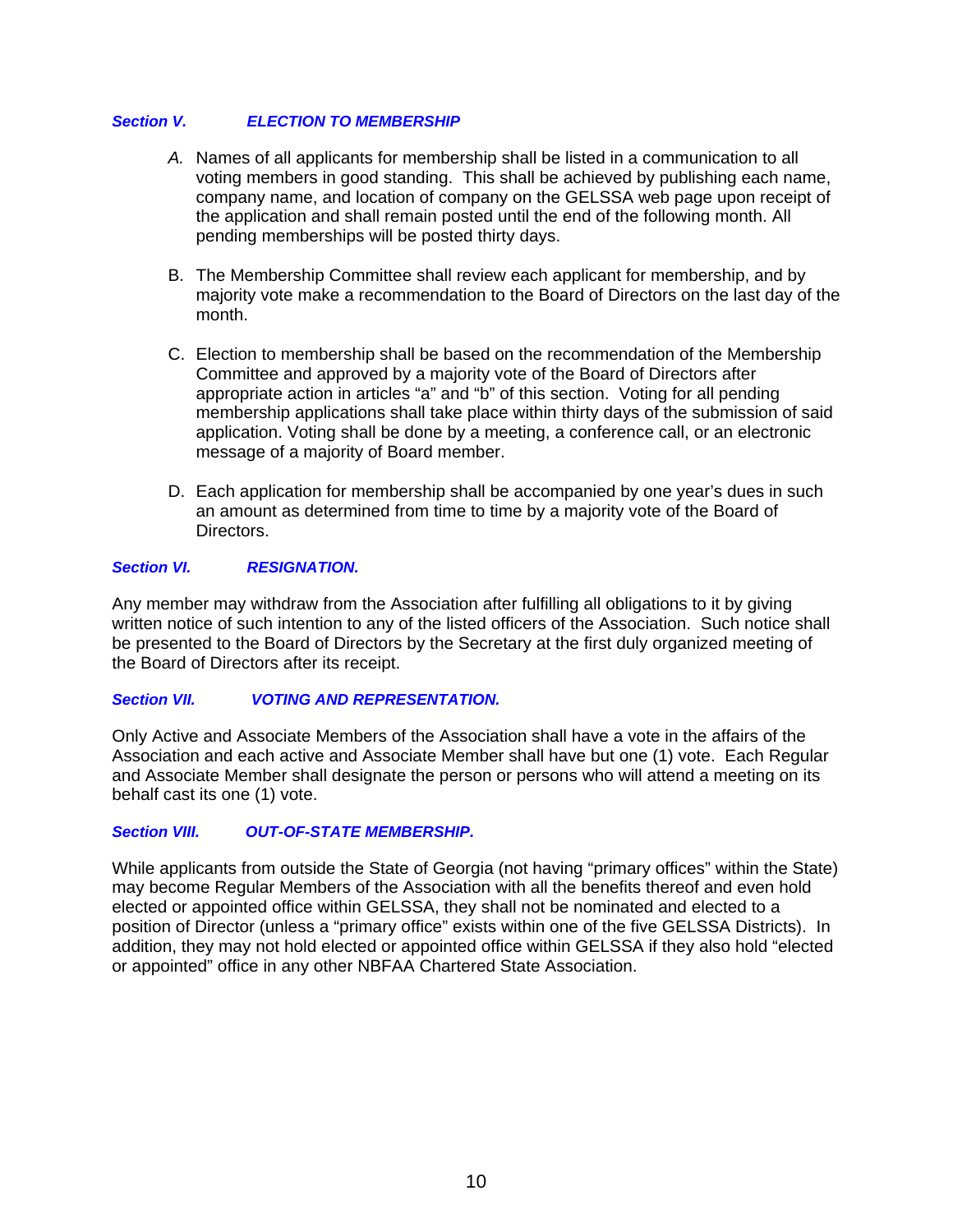#### *Section IX. SUSPENSION AND EXPULSION.*

The Board of Directors may recommend to the membership that a member be suspended for a period or expelled if such member:

a. Violated any of the Bylaws or Rules of the Association;

b. Shall have been found in violation of the Association's Code of Ethics;

c. A member shall be automatically suspended for failure to pay dues within (30) days after the time they become due;

d. A member shall be automatically expelled by failure to pay dues within ninety (90) days after they are due;

e. Has made false reports to the association;

 f. Shall have violated any agreement lawfully and formally entered into with the Association;

g. Shall have failed to continue to fulfill all the standards and requirements for membership;

h. Shall have been convicted of a felony;

i. Shall be guilty of such conduct which in the opinion of the Board of Directors and the membership is judged to be detrimental to the best interest of the Association; except for failure to pay dues, if a recommendation of suspension or expulsion is voted on and confirmed by a two-thirds (2/3) majority of the regular members at any duly organized meeting of the membership called for that purpose. Such suspension or expulsion shall be effective immediately, provided, that any member against whom charges have been alleged will be provided a hearing before the Board of Directors prior to any final action by the membership and a statement of the charges mailed by registered mail to the accused member at his last recorded address at least fifteen (15) days prior to the time final action is due to be taken. This statement shall be accompanied by a notice of the time and place of the meeting at which the action is to be taken. The member shall be given an opportunity to present a defense at that time.

j. The above procedure shall not be used or interpreted to in any manner have violated any Federal Anti-Trust Law which may now or hereinafter be in existence.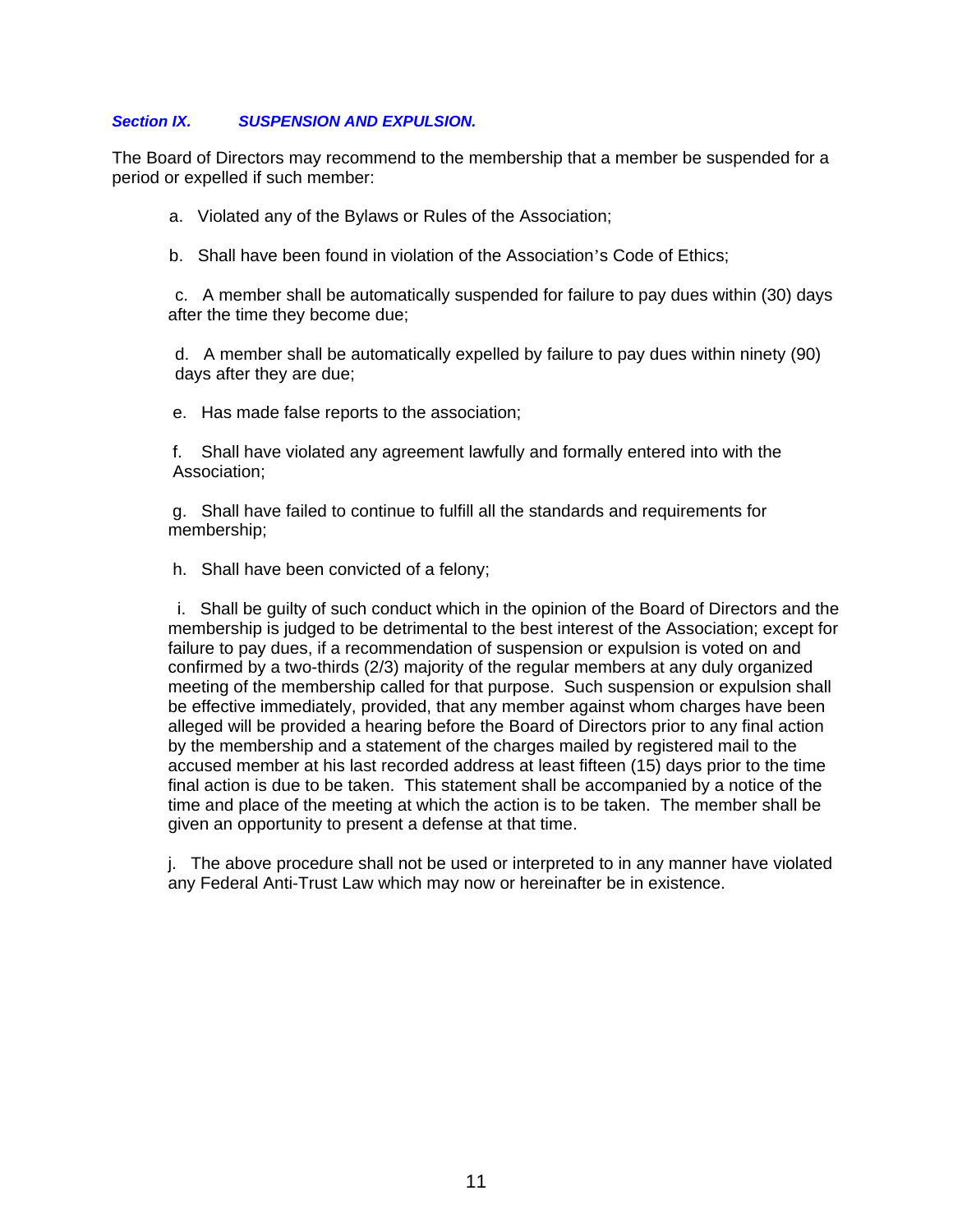# *ARTICLE III*

# **FISCAL YEAR**

The fiscal year of the Association shall begin on the first day of January and end on the last day of December in each year.

# *ARTICLE IV*

### **DUES**

#### *Section I. ANNUAL DUES.*

The Board of Directors may determine from time to time the amount of the annual dues for all classes of membership payable to the Association.

#### *Section II. PAYMENT OF DUES.*

Following the initial application for membership and the accompanying payment of dues and/or initiation fees as the case may be provided for above, dues shall thereafter be payable in advance on the first day of January in each fiscal year. Dues of the new member shall be pro-rated from the first day of the month in which such new member is elected to membership for the remainder of the fiscal year of the Association. Dues of all Regular Members of the Association shall be collected by NBFAA, who in turn shall remit the CSA portion to GELSSA.

a. At the discretion of the Board of Directors, a percent of all GELSSA dues collected shall be allocated to the Legal Fund.

#### *Section III. DEFAULT AND TERMINATION OF MEMBERSHIP.*

When a member shall be in default in the payment of dues for a period for which such dues become payable, his membership shall be suspended as herein before provided. If said default is not cured by the end of ninety (90) days from the period for which such dues become payable, his membership will there upon be terminated by the Board of Directors, at their discretion.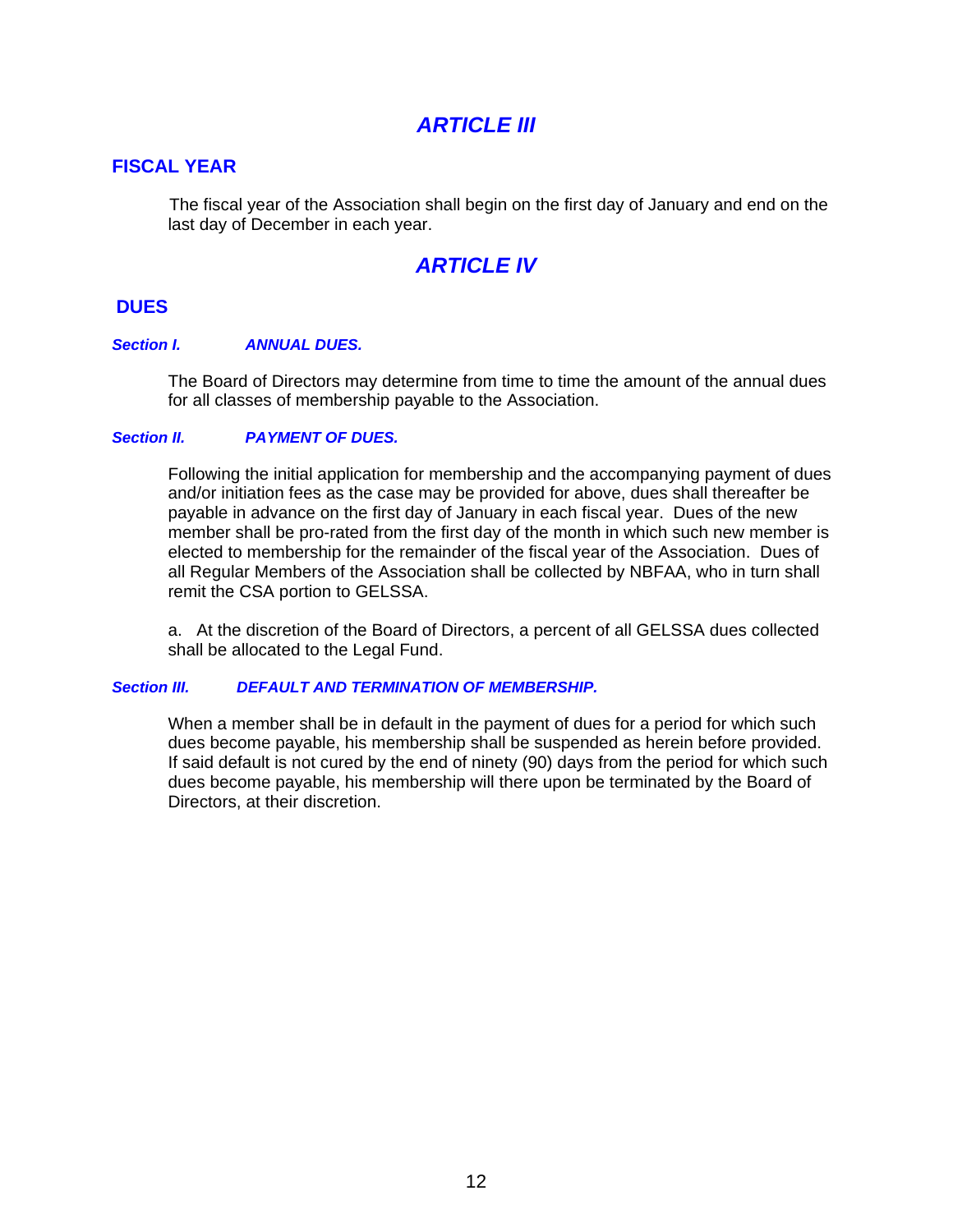# *ARTICLE V*

# **MEETINGS and ELECTIONS**

#### *Section I. REGULAR MEETINGS.*

The membership of the Association shall hold quarterly meetings each year. Each member shall be notified by the Secretary in writing by mail not less than thirty (30) days prior to the regular meeting and such notice shall set forth the time and place of the meeting. Robert's Rules of Order shall prevail at all Association meetings.

#### *Section II. SPECIAL MEETINGS.*

Special meetings of the members may be called by the Board of Directors, after a majority of the Board of Directors has approved such a special meeting. Notification of such special meetings shall be mailed to each member at least fifteen (15) days in advance of the meeting. Such notices shall designate the time, place, and agenda of the meeting.

#### *Section III. PROXIES.*

The voting by proxy at membership meetings shall be allowed, providing the proxies are delivered to the President or Secretary prior to the meeting at which the proxies will be cast. All proxies must be in writing with a valid signature of the person authorizing the proxy. Proxies are valid for only one specified meeting. One person may cast no more than two (2) proxies.

#### *Section IV. NOTICES.*

Facsimile notice of meetings to the latest FAX telephone number of Members is deemed as acceptable "meeting notice" provided that notice indicates the time, place and agenda of topics to be discussed at that meeting.

### *Section V. NOMINATION OF OFFICERS AND BOARD OF DIRECTORS.*

**Nomination of Officers, Directors, and Associate Members Advisor.** Election of the positions of President, Vice President, Director(s) and Associate Members Advisor shall be made at the fourth  $(4<sup>th</sup>)$  quarterly meeting of each year from the Regular and Associate Members in good standing.

- A. The Nominating Committee shall nominate a candidate for election to each available position of Officer and Director.
- B. Nominations shall be accepted from the Membership Meeting floor.
- C. Write-in candidates will be accepted on the ballot.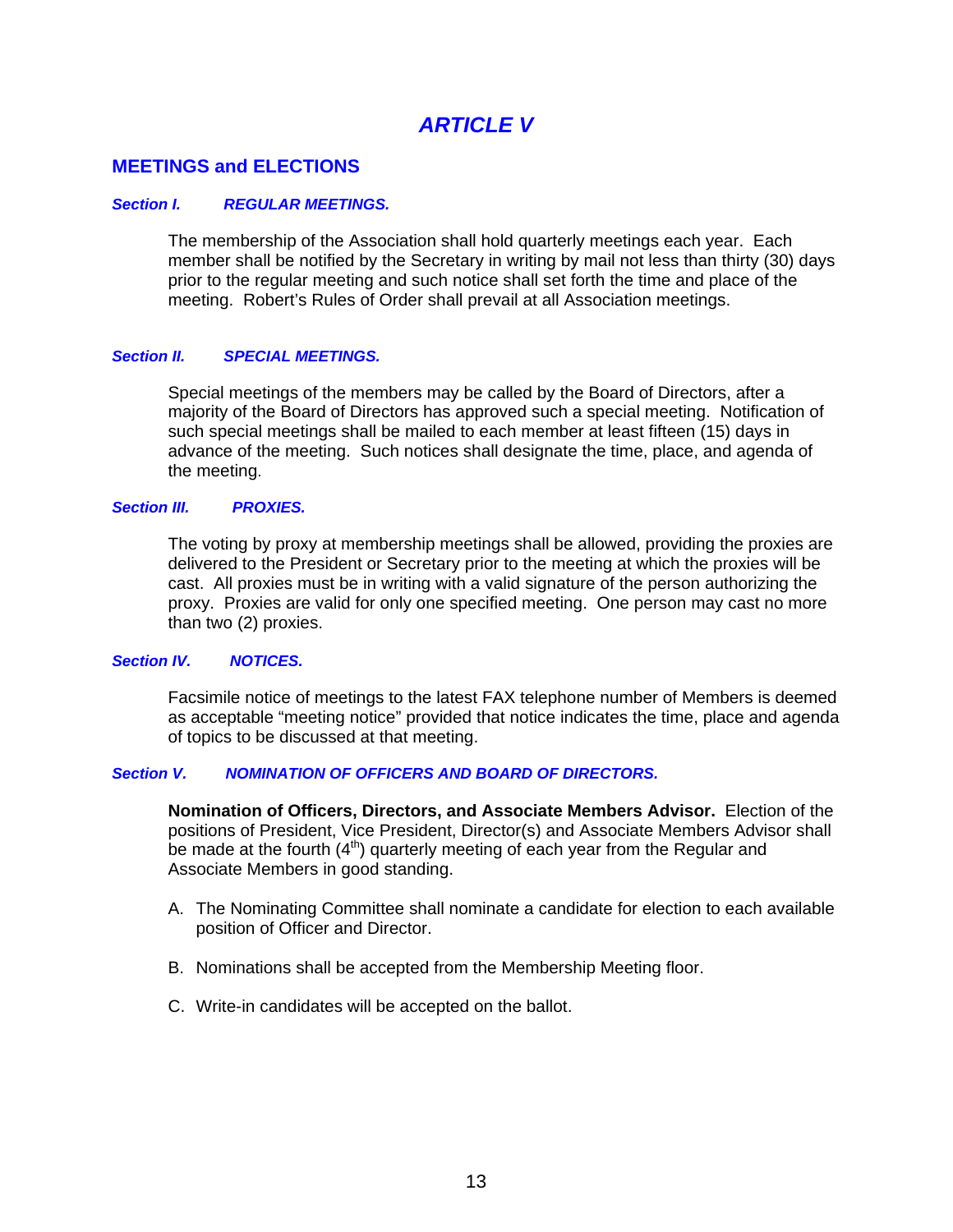#### *Section VI. ELECTION OF OFFICERS, DIRECTORS, and ASSOCIATE MEMBERS ADVISOR.*

Election of the positions of President, Vice President, Director(s) and Associate Members Advisor shall be by mail-out ballot to all Regular and Associate Members of GELSSA who are in good standing.

- A. The Secretary shall see that a ballot of nominations for all available positions be mailed (first class U.S. Mail) to all Regular and Associate Members in good standing and insure that a thirty (30) day window is provided for the return of said ballots to the Association.
- B. The Secretary, the Executive Director of GELSSA, and the Chairperson of the Nominating Committee shall cause these ballots to be counted and tallied in a secure manner so as to insure voting accuracy. Once these calculations have been concluded, the Board of Directors shall be made aware at once of the election results. Election results shall be published in an issue of the newsletter preceding the next regular meeting of the Association.
- C. Candidates must receive a majority (50% +1vote) of the votes cast to be declared the victor. The run-off process must continue until a majority winner has been established.
- D. The newly elected representatives shall receive the oath of office at the first quarterly meeting of the year following the election process, whereupon they shall assume their duties of office.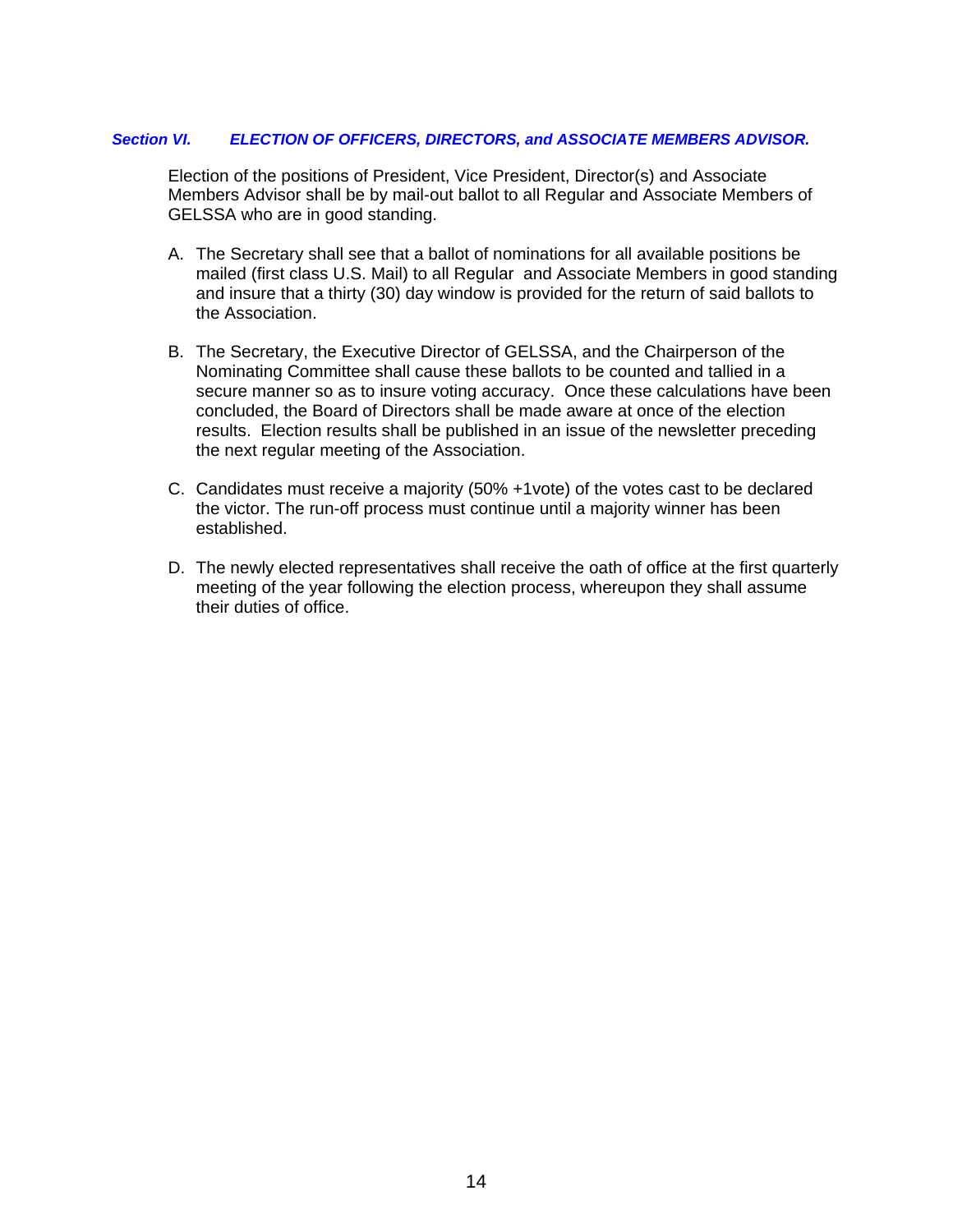# *ARTICLE VI*

# **BOARD OF DIRECTORS**

#### *Section I. NUMBER.*

The property, affairs, activities, and concerns of the Association shall be vested in a Board of Directors, consisting of five (5) directors and two (2) Associate Members Advisors. The members of the Board shall, upon election, be duly installed on a date to be determined, then enter upon the performance of their duties and shall continue in office until their successors shall have been elected and installed. Directors and the Associate Members Advisors may serve only two successive terms in office.

- **a.** Two Associate Members shall be elected by the General Membership as ASSOCIATE MEMBER ADVISORS to the Board of Directors. The Associate Member Advisors will serve the same term as a Board of Director and serve as Advisors to the Board of Directors on matters affecting the Associate Members and others as requested. The Associate Member Advisors shall be voting members of the Board of Directors and shall be counted in establishing a quorum. It shall be understood that the Associate Member Advisors are duly elected members of the GELSSA Board of Directors.
- *b.* The outgoing President (Immediate Past President) of GELSSA shall be appointed as a member of the Board of Directors for the term of one year after leaving the office of President. The Immediate Past President shall have input into discussions on GELSSA planning and operations, and shall have one vote pertaining to the actions of the Board. Service in this position is at the discretion of the Immediate Past President.
- **c.** The Director of Training shall be appointed by the Board of Directors for an undetermined term limit. The Director of Training shall sit on the Board of Directors as an appointed Director and shall have one (1) vote pertaining to the actions of the Board.

#### *Section II. ELECTION OF DIRECTORS AND TERM.*

The Directors shall be elected by a majority vote of the Regular and Associate Members of the Association who are in good standing, and installed in office no later than the first  $(1<sup>st</sup>)$  quarterly meeting of each year. Directors may serve only two  $(2)$  successive two (2) year terms in office. Director's terms shall be as follows: District 1, 2, and The Associate Member Advisors shall begin during even calendar years and District 3, 4, and 5 shall begin during odd calendar years. The five (5) District Directors shall be nominated from Regular members in good standing in the District where their "primary office" resides and the Associate Members Advisor shall be nominated from the Associate Membership in good standing.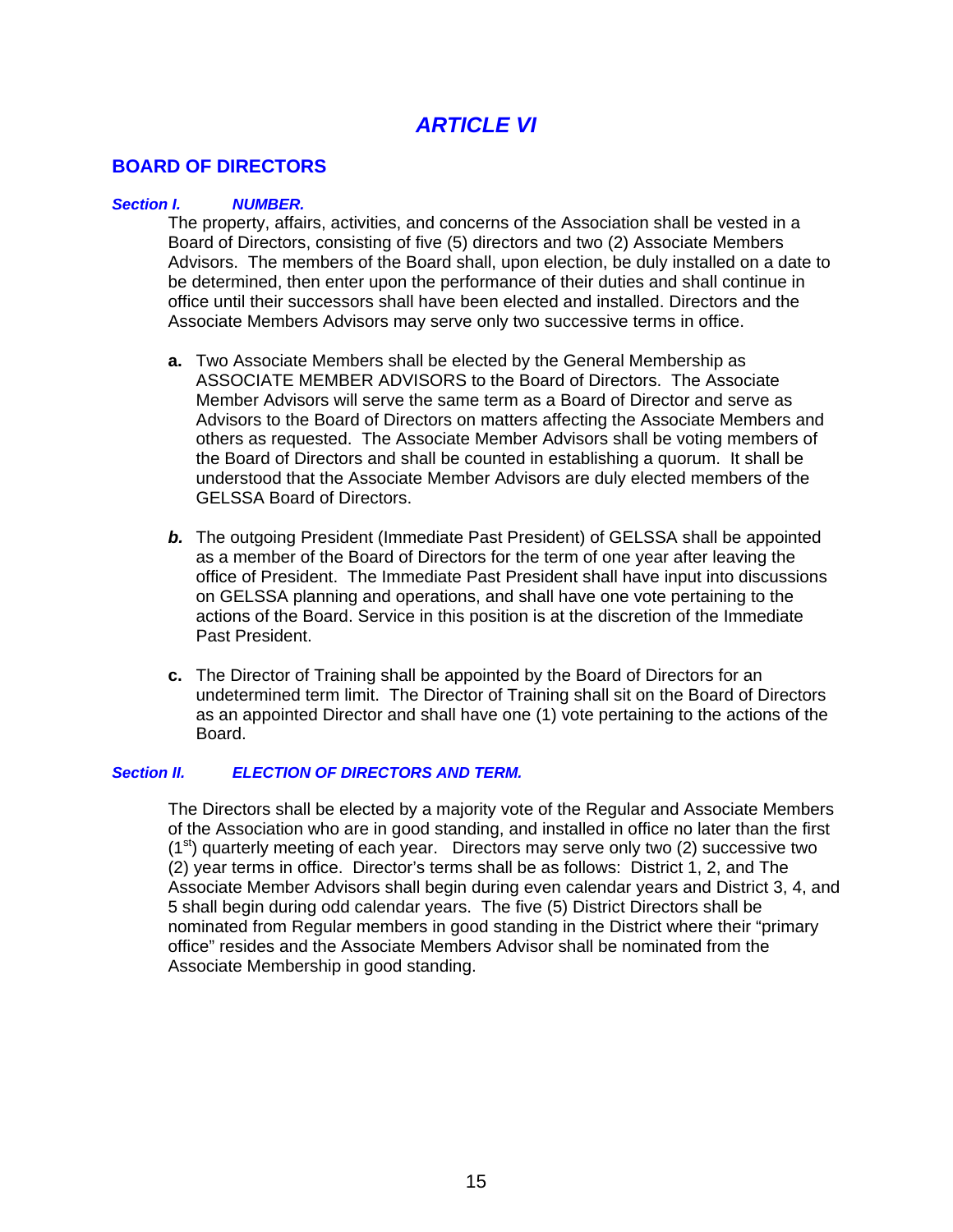#### *Section III. DUTIES OF DIRECTORS.*

The Board of Directors may:

(1) Hold meetings at such times and places as it thinks proper;

(2) Appoint Standing Committees as described in Article VIII from the members of the Board or from other members of the Association;

(3) Audit bills and disperse the funds of the Association;

(4) Print and circulate documents and publish articles;

(5) Carry on correspondence and communicate with other Associations interested in the Alarm Industry;

(6) Devise and carry into execution such other measures as it deems proper and expedient to promote the objects of the Association and to best protect the interest and welfare of the members.

#### *Section IV. REGULAR MEETINGS.*

The Board of Directors shall meet once per quarter as to be set by the President with thirty (30) days notice to each member of the Board of Directors. The Board of Directors may provide by resolution the time and place for the holding of additional regular meetings without other notice than said resolution.

#### *Section V. SPECIAL MEETINGS.*

Special meetings of the Board of Directors may be called by or at the request of, the President or any two (2) members of the Board of Directors, and such meetings shall be held at the time and place designated in the call of such meetings.

#### *Section VI. NOTICE.*

Notice of any special meeting of the Board of Directors shall be given at least 15 days prior thereto by written notice mailed.

#### *Section VII. QUORUM.*

A majority of the whole Board of Directors and Officers, including the President, Vice President, Secretary and Treasurer, shall constitute a quorum at a meeting of the Board of Directors. All members of this Body shall have one (1) vote. If less than a majority of the members of the Board of Directors are represented at a meeting, a majority of the members of the Board of Directors so represented may adjourn the meting from time to time without further notice.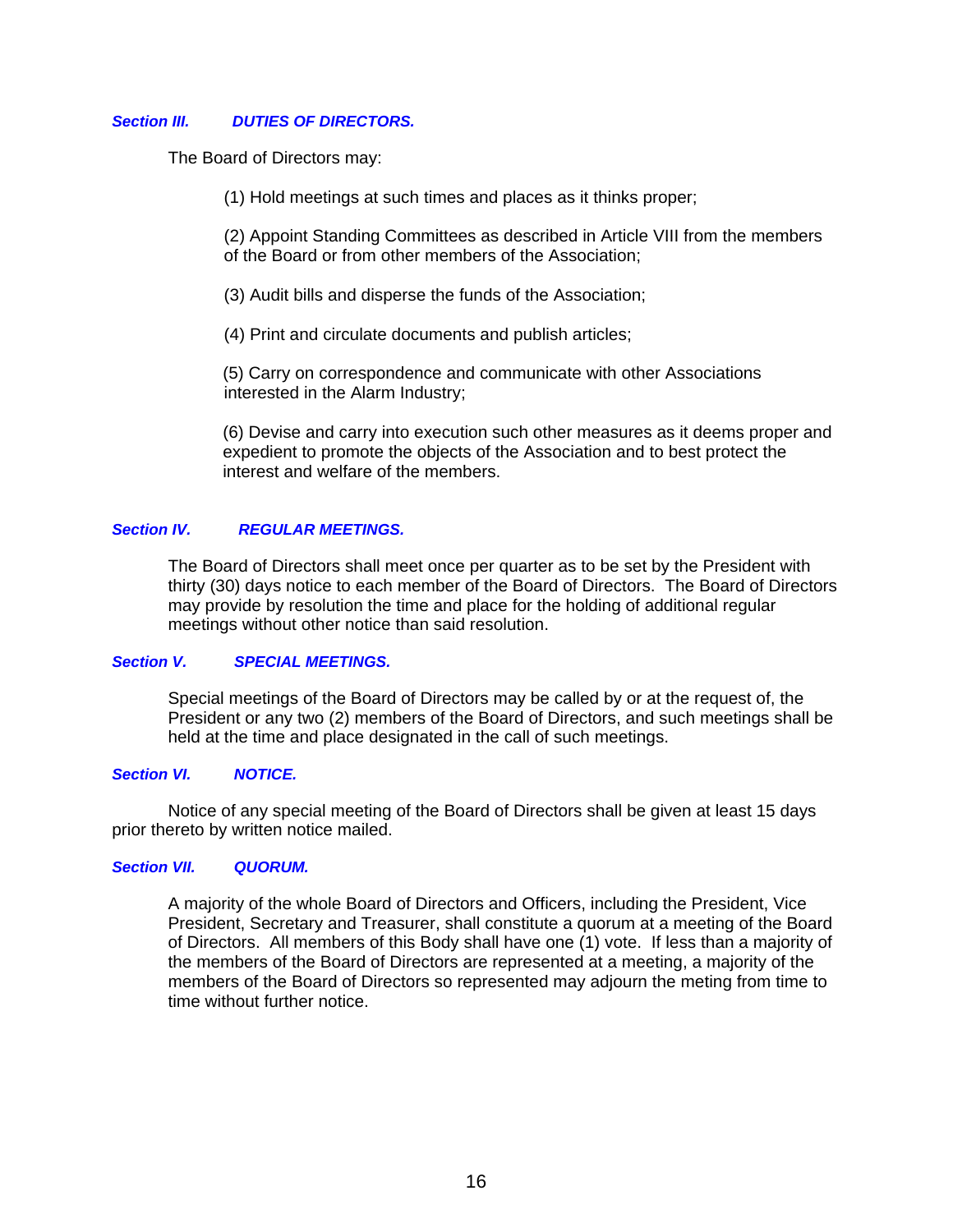#### *Section VIII. VACANCIES.*

Whenever any vacancy occurs in the Board of Directors by death, resignation, or otherwise, it shall be filled without undue delay by a majority vote by ballot of the remaining members of the Board at a special meeting which shall be called for the purpose. The election shall be held within sixty (60) days after the occurrence of the vacancy. The new Director shall serve for the unexpired portion of the term of his predecessor Director.

#### *Section IX. JURISDICTION OF DIRECTORS.*

One director shall be nominated and elected from each of the following five districts:

(1) Northwest District- Dade, Walker, Catoosa, Whitfield, Murray, Fannin, Gilmer, Chatooga, Floyd, Bartow, Gordon, Pickens, Cherokee, Dawson, Coweta, Heard, Troup, Meriwether, Spalding, Butts, Pike, Lamar, Forsyth, Polk, Paulding, Cobb, Harlason, Douglas, Carroll Counties.

(2) Northeast District - Union, Towns, Rabun, Lumpkin, White, Habersham, Stephens, Hall, Banks, Franklin, Hart, Barrow, Jackson, Madison, Elbert, Walton, Oconee, Clarke, Oglethorpe, Wilkes, Lincoln, Newton, Morgan, Greene, Taliaferro, Jasper, Putnam, Hancock, Warren, McDuffie, Columbia, Rockdale and Richmond Counties.

(3) Southeast District - Baldwin, Jones, Twiggs, Wilkinson, Washington, Glascock, Jefferson, Burke, Johnson, Bleckley, Laurens, Treutlen, Dodge, Emanuel, Jenkins, Screven, Candler, Bulloch, Effingham, Telfair, Wheeler, Montgomery, Toombs, Tattnall, Evans, Jeff Davis, Appling, Coffee, Bacon, Wayne, Long, Liberty, Monroe, Bryan, Chatham, McIntosh, Atkinson, Ware, Pierce, Brantley, Glynn, Lanier, Clinch, Echols, Charlton, and Camden Counties.

(4) Southwest District - Harris, Talbot, Upson, Taylor, Peach, Houston, Bibb, Muscogee, Chattahoochee, Marion, Schley, Macon, Stewart, Webster, Dooly, Pulaski, Crisp, Wilcox, Quitman, Clay, Randolph, Terrell, Calhourn, Dougherty, Worth, Turner, Ben Hill, Irwin, Tift, Early, Miller, Baker, Mitchell, Colquitt, Cook, Crawford, Berrien, Lee, Seminole, Grady, Thomas, Brooks, Decatur, Sumpter, and Lowndes Counties.

 (5) Metro District - Fulton, DeKalb, Gwinnett, Clayton, Henry, Fayette **Counties** 

#### *Section X. REMOVAL OF DIRECTORS.*

Any one or more of the Directors may be removed with justifiable cause, at any time, by a vote of two-thirds (2/3) of the active members present at any special meeting called for that purpose. A Director or Officer may also be removed at the request of the Board of Directors and Officers if said Director or Officer has missed two (2) or more consecutive scheduled quarterly meetings of the Board of Directors/Membership.

#### *Section XI. INFORMAL ACTION BY DIRECTORS.*

In the day-to-day operation of the Association, issues not deemed critical nor requiring a vote of acceptance by the Board may be routinely handled by the individual who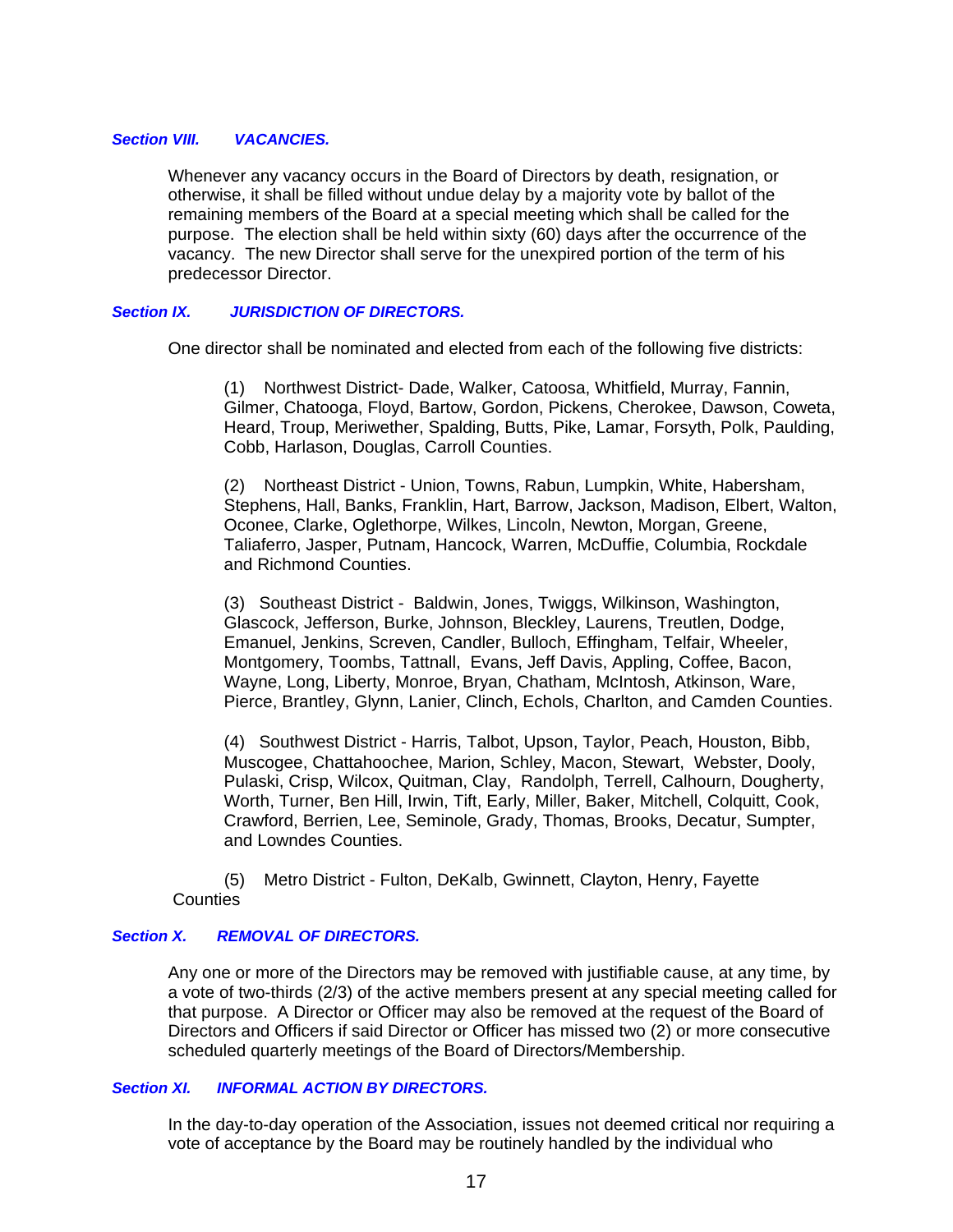normally manages such tasks. Issues deemed critical in nature, where time constraints will not allow for a "Special" Meeting of the Board of Directors to be called, may be dealt with in person, by FAX or by telephone, provided all Directors have an equal opportunity to participate and a record of the "Informal Action" is kept and approved at the next Regular Meeting of the Board.

#### *Section XII. PETITION TO OVERRIDE.*

Any executive action taken by the Board or Officers deemed inappropriate by the membership may be challenged at a membership meeting or a special meeting, providing the meeting has been called for that purpose. Such meeting may be called by the President, any two Directors or by a petition signed by one third of the current active membership of the Association. An Override of the action in question shall require a two-thirds majority vote of members present. Proxies shall not be allowed.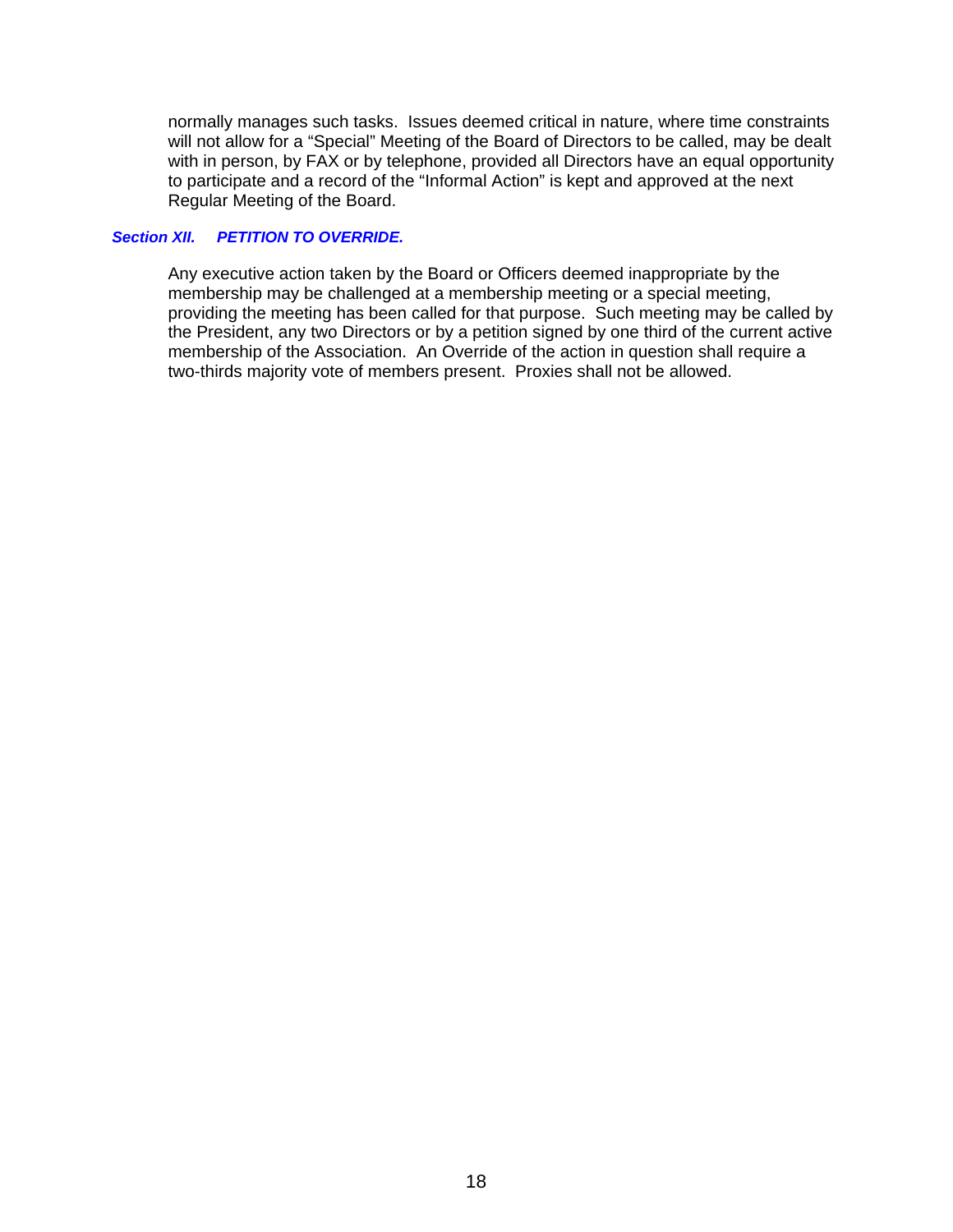# *ARTICLE VII*

# **OFFICERS**

#### *Section I. NUMBER.*

The officers of the corporation shall be a President, Vice-President, Secretary, and Treasurer. Upon election, the Officers shall be duly installed on a date to be determined, and then enter upon the performance of their duties and shall continue in office until their successors have been elected and installed.

#### *Section II. METHOD OF ELECTION.*

The President and the Vice President of the Association shall be elected separately by a majority of the voting members. The Secretary and Treasurer of the Association shall be elected by a majority vote of the Board of Directors. These Officers shall serve for a term of one (1) year with no term limitations with the only exception being the office of President, which is subject to a limit of four one (1) year terms. Such elections shall occur no later than the first quarterly meeting of each year.

#### *Section III. DUTIES.*

The duties and powers of the officers of the Association shall be as follows:

**a. PRESIDENT.** The President shall preside at the meetings of the Association and the Board of Directors and of the Executive Committee, if created, and shall be a member ex officio, with right to vote, of all committees organized under these Bylaws. The President may from time to time appoint Special Committees to promote the business and welfare of the Association. These committees may be comprised of anyone the President deems appropriate. He shall also, communicate to the Association or to the Board of Directors, such matters and make such suggestions as may in his opinion tend to promote the welfare and increase the usefulness of the Association and shall perform such other duties as are necessarily incident to the office of the President. The President may serve four (4) successive one (1) year terms in office.

**b. VICE-PRESIDENT.** The Vice President may serve an unlimited number of elected, one-year successive terms in office. In case of the President's death or absence or inability from any cause of the President to act, the Vice-President shall perform the duties of his office. In addition, the Vice- President may be assigned other duties by the President or the Board.

**c. SECRETARY.** It shall be the duty of the Secretary to give notice of and attend all meetings of the Association and its several districts and all committees and keep a record of their doings; to conduct all correspondence and to carry into execution all orders, votes, and resolutions not otherwise committed; to notify the officers and members of the Association of their election; to notify members of their appointment on committees; to prepare, under the direction of the Board of Directors, an annual report of the transactions and condition of the Association, and generally to devote his best efforts to forwarding the business and advancing the interest of the Association. In the case of absence or disability of the Secretary, the Board of Directors may appoint a secretary pro tem. The Secretary shall be the keeper of the Association's seal.

**d. TREASURER.** The Treasurer shall keep an account of all monies received and expended for the use of the Association and shall make disbursements only upon vouchers approved in writing by any member of the Board of Directors. He shall deposit all sums received in a bank or banks or trust company approved by the Board of Directors and make a report at meetings or if called upon by the President. Funds may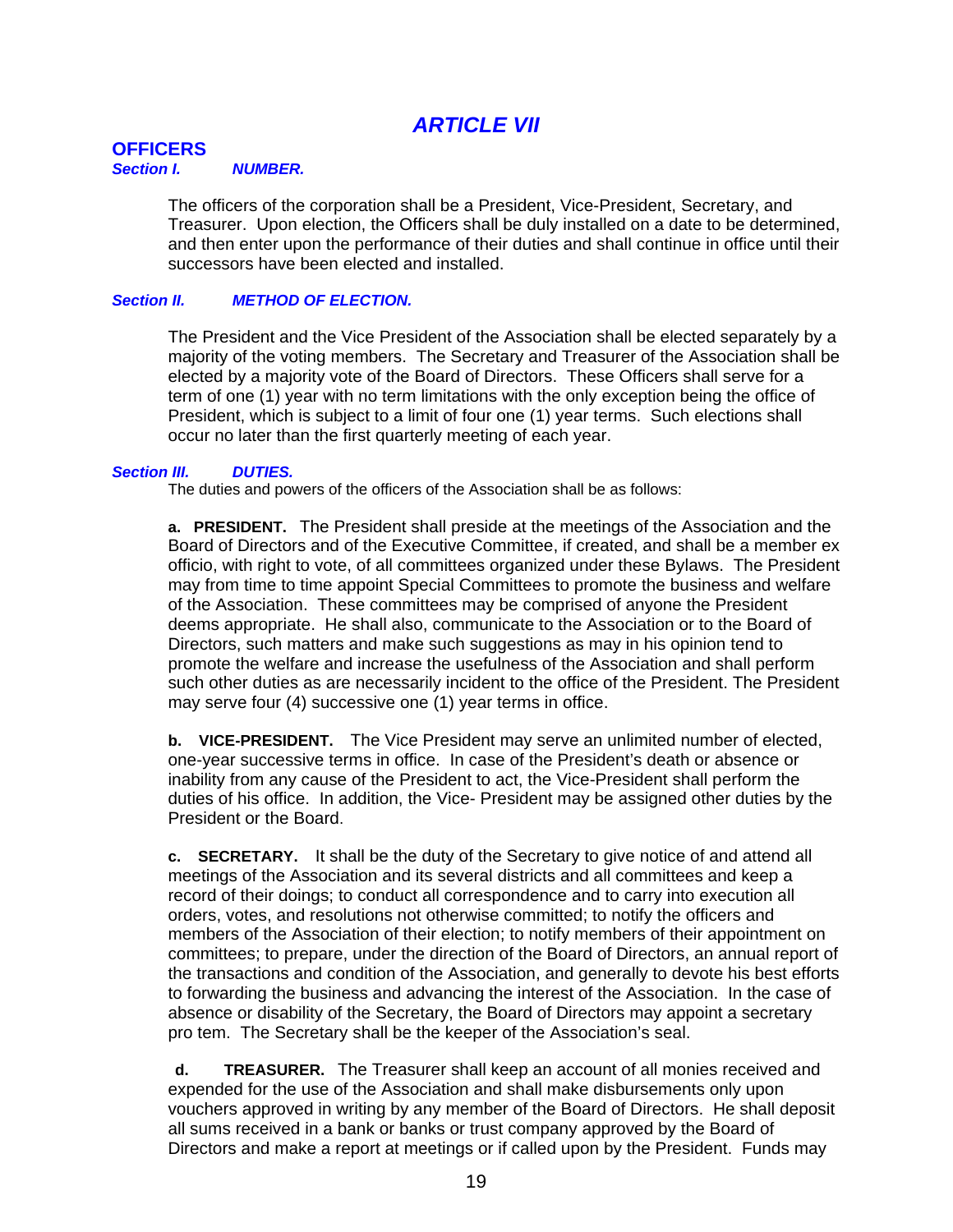be drawn upon the signature of the Treasurer and any other member of the Board of Directors or officers as determined by the Board of Directors. The funds, books, and vouchers in his hands shall at all times be under the supervision of the Board of Directors and subject to its inspection and control. At the expiration of his term of office, he shall deliver over to his successor all books, monies, and other property, or in the absence of a Treasurer elect, to the President. In case of absence or disability of the Treasurer, the Board of Directors may appoint a Treasurer pro tem. The office of Secretary and Treasurer may be held by the same person.

**Section V** Executive Director. The Board may hire an individual or a management company to serve as Executive Director of the Association. Although not an Officer, or Director, the Executive Director shall carry out the policies set by the Board and manage the day to day affairs of the Association as directed by the Board. The Board shall determine the Executive Director's salary. The Executive Director shall be required to: give notice of and attend all Board Meetings and other meetings of Board Committees as requested by the Board of Directors or the Executive Committee; initiate all correspondence and carry out all orders, votes, and resolutions not otherwise delegated; keep a list of the Members; carry out such responsibilities as may be designated by the Board; and generally devote his or her best efforts to forwarding the business and advancing the interest of the Association as interpreted by the Board. The Executive Director is authorized to disburse Association funds in accordance with the currently approved budget, but only at the direction of the Board or the Executive Committee. The Executive Director shall serve at the pleasure of the Board and may be removed by the Board with or without cause, but such removal shall be without prejudice to the contract rights, if any, of the person so removed. Except as set forth in Article XIII concerning indemnification rights, the hiring of an Executive Director shall not create any contract rights on behalf of the Executive Director in relation to the Association.

#### *Section IV. VACANCIES.*

All vacancies in any office shall be filled by the Board of Directors without undue delay at its regular meeting, or at a meeting specially called for that purpose.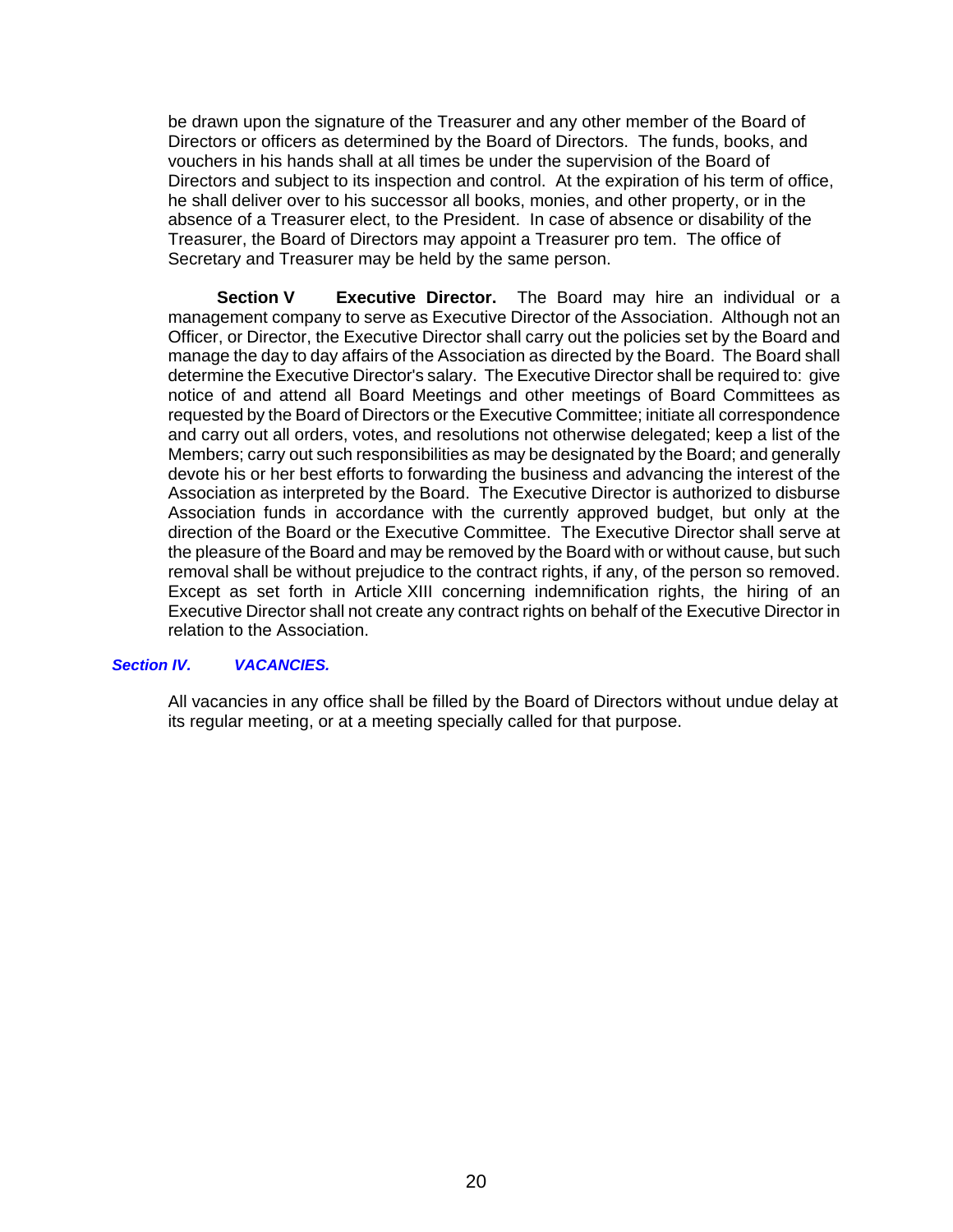# *ARTICLE VIII*

### **COMMITTEES**

#### *Section I. MEMBERSHIP COMMITTEE.*

The Membership Committee shall review all applications for membership and make a recommendation to the Board of Directors for membership in the association. Items for review shall include: (1) correct dues received, (2) if individual or company is actually in the Security Alarm business in Georgia, (3) holding valid licenses (where applicable) and (4) if there are any known complaints on file against this individual or company.

#### *Section II. ETHICS COMMITTEE.*

The Ethics Committee shall maintain a current Code of Ethics, adopted by the Membership. In addition, they shall review and make recommendations to the Board concerning any reported ethic violations.

#### *Section III. NOMINATING COMMITTEE.*

The Nominating Committee shall have the duty to nominate a candidate for election to each of the five (5) positions of the Board of Directors as well as the positions of President and Vice President.

#### *Section IV. LEGISLATION COMMITTEE.*

The Legislation Committee shall be the liaison between the Association and State and Local Governments regarding legislation, which may have an effect upon the Alarm Industry.

#### *Section V. FIRE COMMITTEE.*

The Fire Committee shall be responsible for studying, identifying, and promoting all aspect of the industry as it related to fire safety, fire systems design, and installation of fire systems. This would include identifying changes, trends, and needed training and making recommendations to the Board regarding fire training and education for GELSSA members.

#### *Section VI. OTHER COMMITTEES.*

The Board of Directors may from time to time appoint such other committees as it deems necessary in order to promote the business and welfare of the Association.

#### *Section VII. ELECTION TO MEMBERSHIP ON COMMITTEES.*

Each member of the Board of Directors shall have the authority to appoint one member to each of the above standing committees, with the five (5) members thereupon voting on a Chairman.

# *ARTICLE IX*

### **NBFAA AFFILIATION**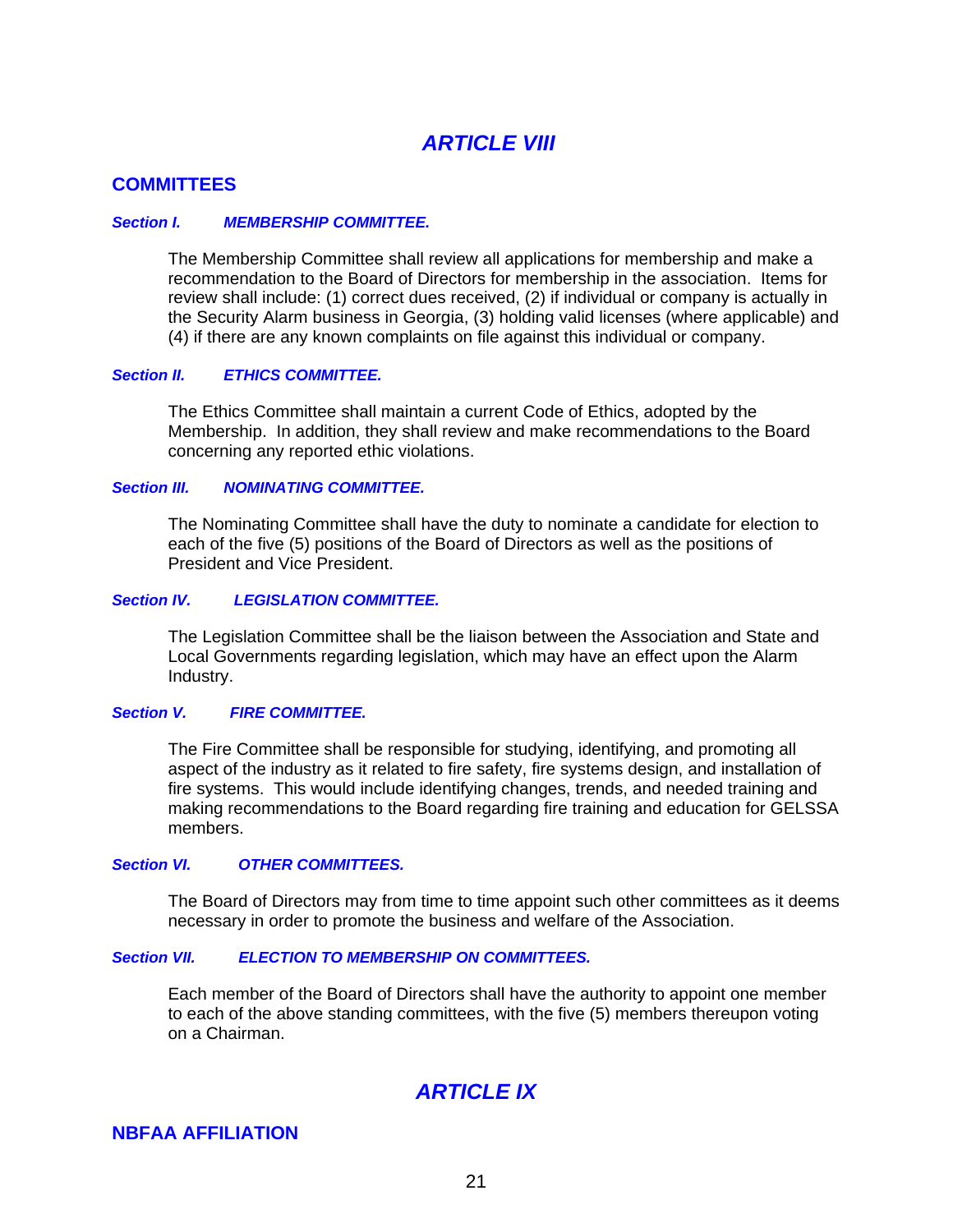GELSSA shall maintain CSA status with the NBFAA and the GELSSA President shall serve on NBFAA's Board of Directors. The President may appoint some other individual to represent GELSSA on the NBFAA Board.

# *ARTICLE X*

# **INDEMNIFICATION**

The Association shall indemnify any and all of its Directors, Officers and Employees or any person who may have served at the request of the Association, from any suit or proceeding brought. If said person acted lawfully and in good faith in a manner believed to be in the best interest of the Association.

**Section I Personal Liability of Directors.** No Officer, Executive Director or Director shall be personally liable for monetary damages for any action taken, or any failure to take any action, unless such person has breached or failed to perform the duties of his or her office under these bylaws or, if a Director, under the applicable law of the State of Georgia governing nonprofit corporations, and such breach or failure to perform constitutes selfdealing, willful misconduct or recklessness; provided, however, that the foregoing provision shall not eliminate or limit the responsibility or liability of such Officer, Executive Director or Director pursuant to any criminal statute. Any repeal, modification or adoption of any provision inconsistent with this Section 1 shall be prospective only, and neither the repeal or modification of this bylaw, nor the adoption of any provision inconsistent with this bylaw, shall adversely affect any limitation on the personal liability of an Officer, Executive Director or Director existing at the time of such repeal or modification or the adoption of such inconsistent provision.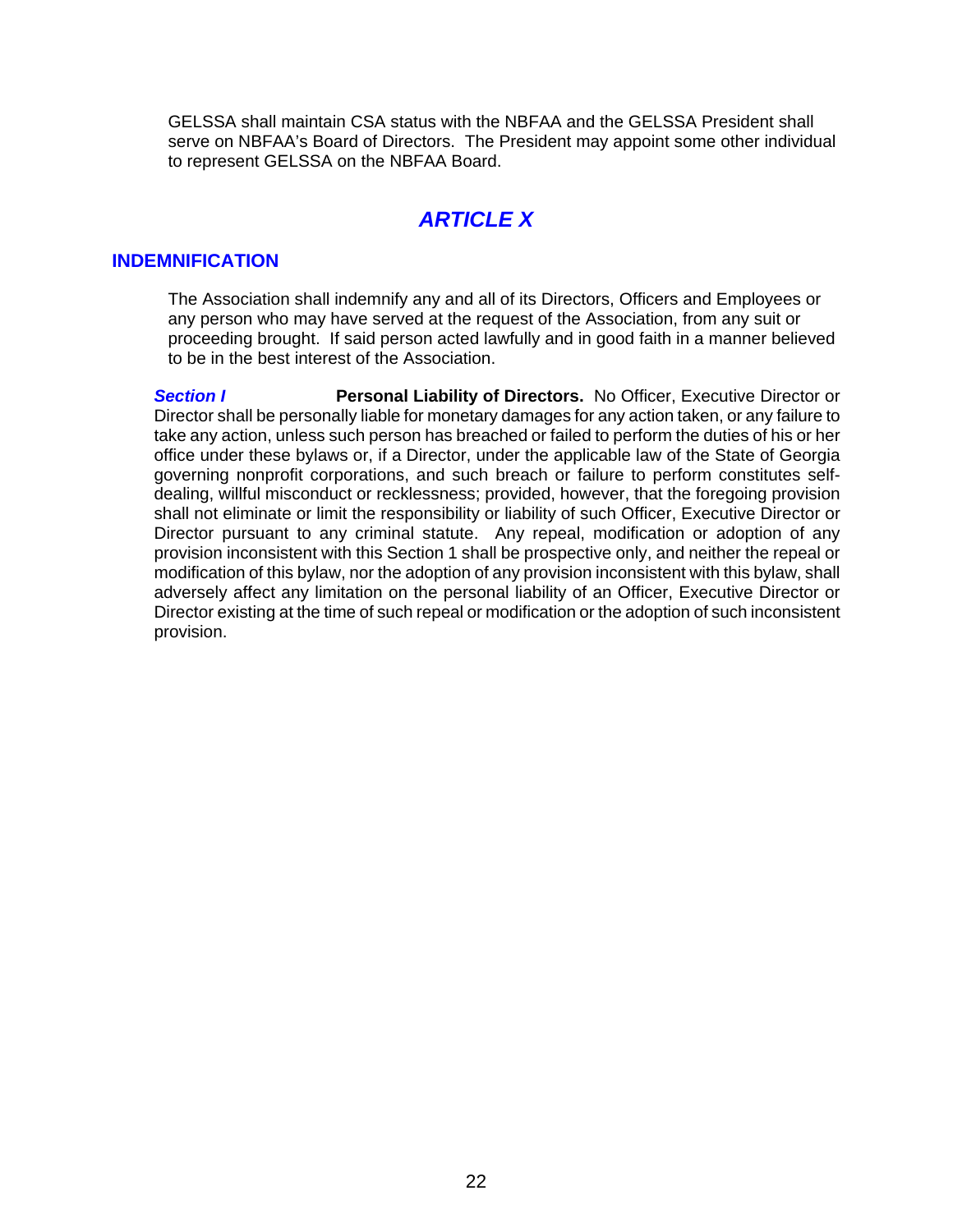**Section II** Fiduciary Responsibility. A Director shall stand in a fiduciary relation to the Association and shall perform the duties of Director, including duties as a member of any committee of the Board upon which such Director may serve, in good faith, in a manner he or she reasonably believes to be in the best interests of the Association, and with such care, including reasonable inquiry, skill and diligence as a person of ordinary prudence would use under similar circumstances. In performing such duties, a Director shall be entitled to rely in good faith on information, opinions, reports or statements, including financial statements and other financial data, in each case prepared or presented by any of the following:

> (a) One or more Officers, or employees of the Association whom the Director reasonably believes to be reliable and competent in the matters presented;

> (b) Counsel, public accountants or other persons as to matters which the Director reasonably believes to be within the professional or expert competence of such person; or

> (c) A committee of the Board upon which he or she does not serve, duly designated in accordance with the law, as to matters within its designated authority, which committee the Director reasonably believes to merit confidence.

A Director shall not be considered to be acting in good faith if such Director has knowledge concerning the matter in question that would cause his or her reliance to be unwarranted.

Absent breach of fiduciary duty, lack of good faith, or self-dealing, actions taken as a Director or any failure to take any action shall be presumed to be in the best interests of the Association.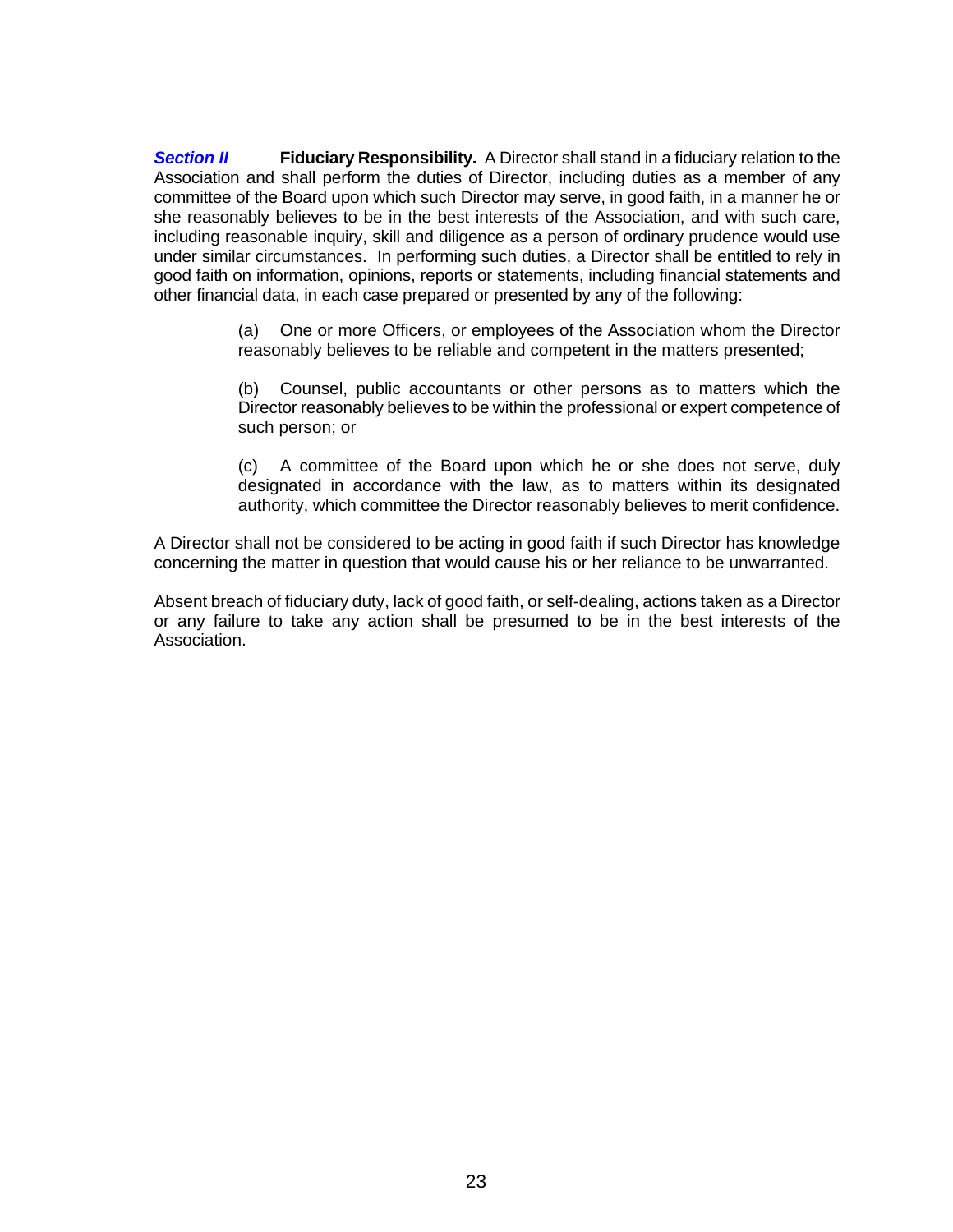### *Section III* **Mandatory Indemnification of Directors and Certain Other Persons**

(a) Subject to Section II(b), the Association shall indemnify and hold harmless, to the full extent permitted by law, each person who is made a party or is threatened to be made a party to or is otherwise involved in (as a witness or otherwise) any threatened, pending or completed action, suit or proceeding, whether civil, criminal, administrative or investigative and whether or not by or in the right of the Association or otherwise (collectively, a "Proceeding"), by reason of the fact that he or she, or a person of whom he or she is the heir, executor or administrator, is or was a Director, Executive Director, Officer or is or was serving at the request of the Association as a director, officer or trustee of another association or of a partnership, joint venture, trust or other enterprise (including service with respect to employee benefit plans), or where the basis of such Proceeding is any alleged action or failure to take any action by such person while acting in an official or other capacity as a Director, Executive Director, Officer or against all expenses, liability and loss, including attorneys' fees, judgments, fines, ERISA excise taxes or penalties and amounts paid in settlement (whether with or without court approval), actually and reasonably incurred or paid by such person in connection therewith.

(b) Notwithstanding the foregoing, and except as provided in Section IV, the Association shall indemnify any such person seeking indemnification in connection with a Proceeding (or part thereof) initiated by such person only if such Proceeding (or part thereof) was authorized by the Board.

(c) Subject to the limitation set forth above concerning Proceedings initiated by the person seeking indemnification, the right to indemnification conferred in this Section III shall be a contract right and shall include the right to be paid by the Association for the expenses incurred in defending any such Proceeding (or part thereof) or in enforcing his or her rights under this Section III in advance of the final disposition thereof promptly after receipt by the Association of a request therefore stating in reasonable detail the expenses incurred; provided, however, that to the extent required by law, the payment of such expenses incurred by a Director, Executive Director, Officer of the Association in advance of the final disposition of a Proceeding shall be made only upon receipt of an undertaking, by or on behalf of such person, to repay all amounts so advanced if and to the extent it shall ultimately be determined by a court that he or she is not entitled to be indemnified by the Association under this Section III or otherwise.

(d) The right to indemnification and advancement of expenses provided herein shall continue as to a person who has ceased to be a Director, Executive Director, Officer or to serve in any of the other capacities described herein, and shall inure to the benefit of the heirs, executors and administrators of such person.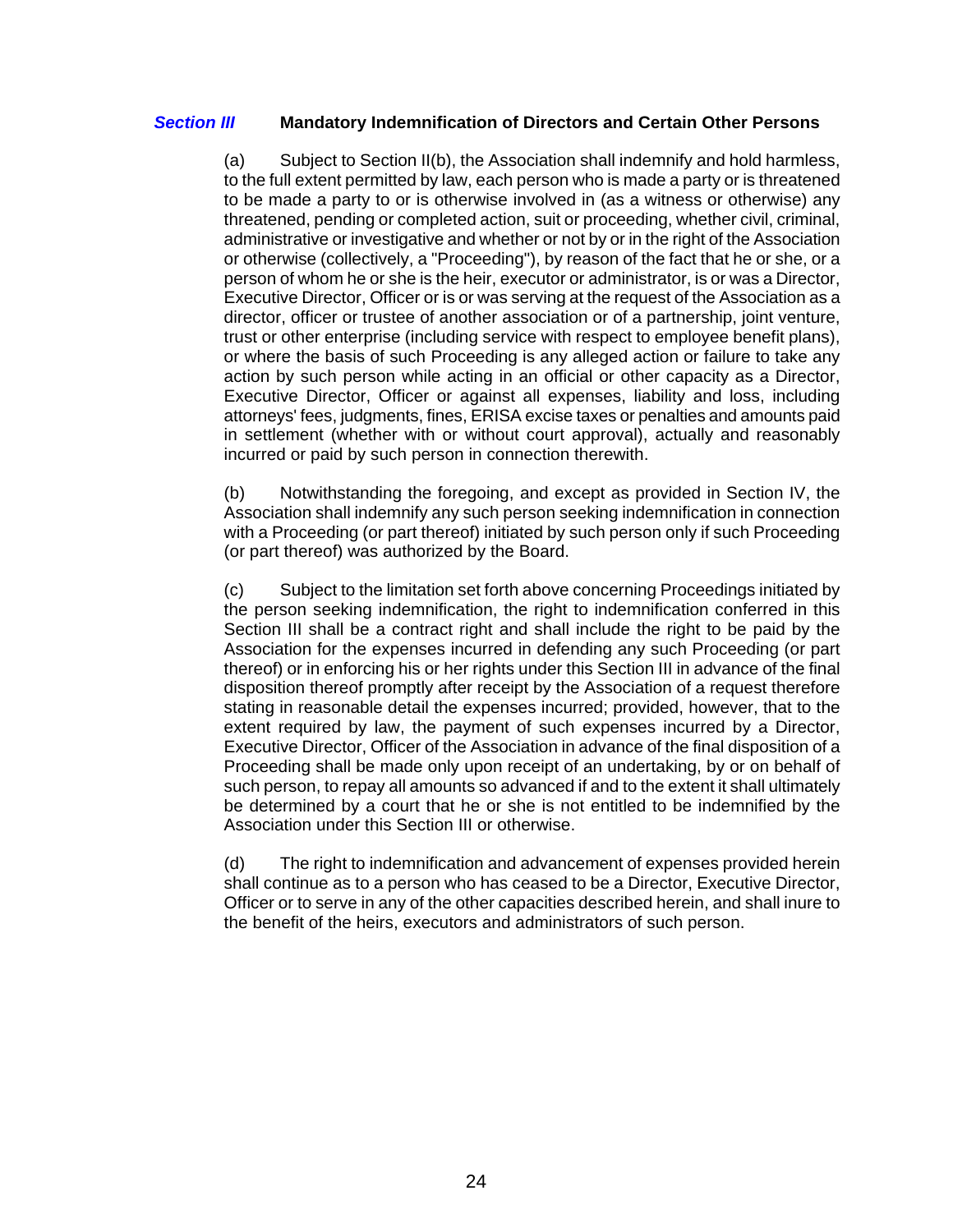**Section IV** Payment of Indemnification. If a claim for indemnification under Section III is not paid in full by the Association within sixty days after a written claim therefore has been received by the Association, the claimant may, at any time thereafter, bring suit against the Association to recover the unpaid amount of the claim and, if successful in whole or in part on the merits or otherwise in establishing his or her right to indemnification or to the advancement of expenses, the claimant shall be entitled to be paid also the reasonable expenses of prosecuting such claim.

**Section V Non-Exclusivity of Rights.** The rights under this Article X shall not be deemed exclusive of any other rights to which those seeking indemnification or advancement of expenses hereunder may be entitled under any agreement, or resolution of the Members or the Board. The Board shall have the express authority to enter into such agreements as the Board deems appropriate for the indemnification of and advancement of expenses to present or future Directors, Officers, employees, representatives or agents of the Association.

**Section VI** Funding. The Association may create a fund of any nature, which may, but need not be, under the control of a trustee, or otherwise secure or insure in any manner its indemnification obligations, including its obligation to advance expenses, whether arising under or pursuant to this Article X or otherwise.

**Section VII** Insurance. The Association may purchase and maintain insurance on behalf of any person who is or was a Director, Executive Director, Officer, or representative of the Association, or is or was serving at the request of the Association as a representative of another corporation, partnership or other enterprise, against any liability asserted against such person and/or incurred by such person in any such capacity, or arising out of his or her status as such, whether or not the Association would have the power to indemnify such person against such liability under the laws of this State or any other state. For purposes of any insurance procured pursuant to this section, the Executive Director and all shall be deemed to be "officers" of the Association.

*Section VIII* **Modification or Repeal.** Neither the modification, amendment, alteration or repeal of this Article X or any of its provisions, nor the adoption of any provision inconsistent with this Article X or any of its provisions, shall adversely affect the rights of any person to indemnification and advancement of expenses existing at the time of such modification, amendment, alteration or repeal or the adoption of such inconsistent provision.

# *ARTICLE XI*

# **RE-IMBURSMENT / COMPENSATION**

The Officers, Directors and Committees may be reimbursed for actual expenses incurred on behalf of the Association, and training class instructors may receive fees, subject to approval by the Board of Directors. Otherwise, there shall be no compensation.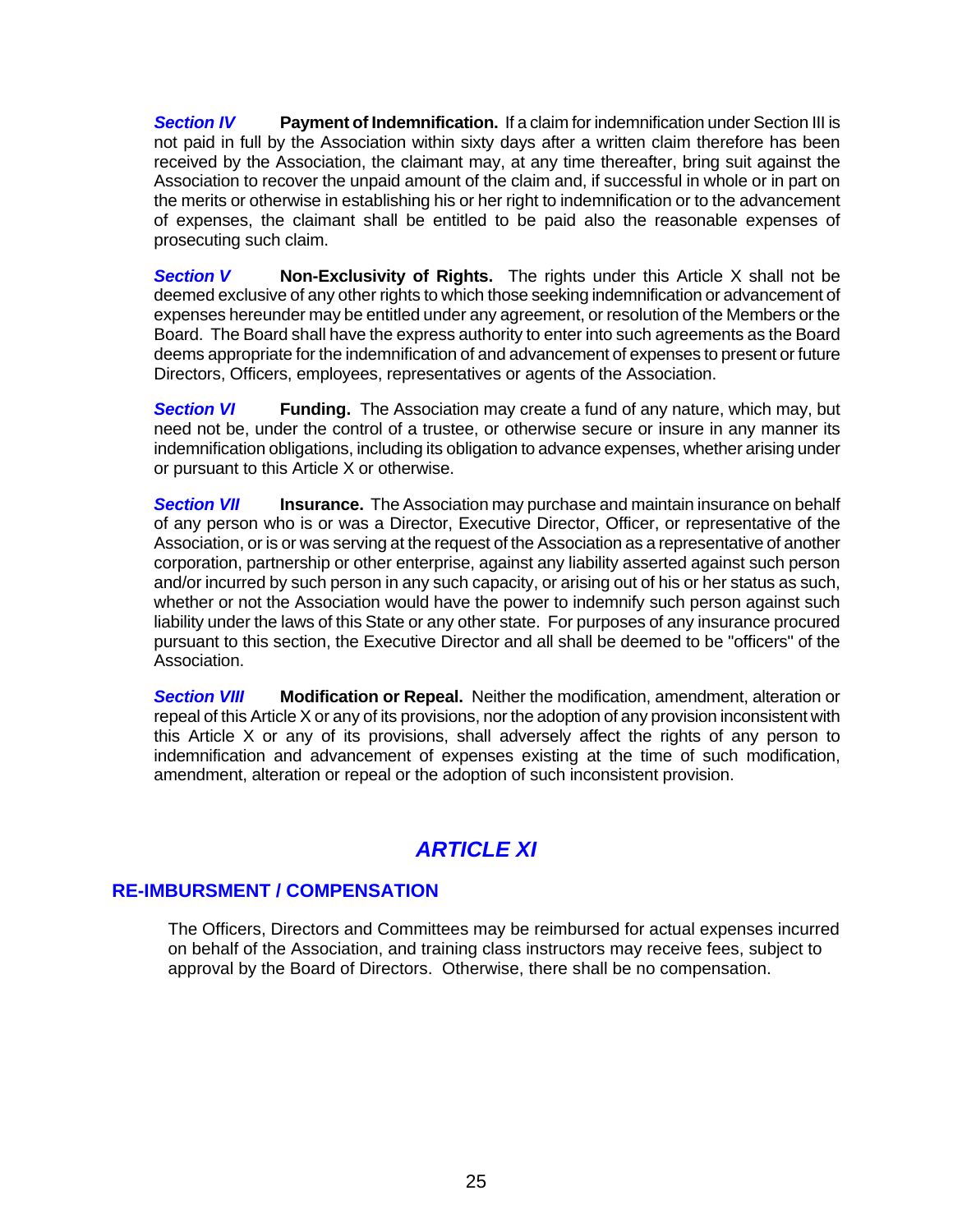# *ARTICLE XII*

## **SEAL**

The Board of Directors shall provide a corporate seal which shall be in the form of a circle and shall have thereon the name of the Association, GEORGIA ELECTRONIC LIFE SAFETY AND SYSTEMS ASSOCIATION, INC., and the words, Corporate Seal, Georgia.

### *Section I Inspection of Corporate Records***.**

Every Member shall, upon written verified demand stating the purpose thereof, have a right to examine, in person or by agent or attorney, during the usual hours for business for any proper purpose, the register, books and records of account, and records of the proceedings of the incorporators, Members and Directors and to make copies or extracts there from. A proper purpose shall mean a purpose reasonably related to the interest of the person as a Member. In every instance where an attorney or other agent is the person who seeks the right of inspection, the demand shall be accompanied by a verified power of attorney or other writing that authorizes the attorney or other agent to so act on behalf of the Member. The demand shall be directed to the Association at its registered office. Every Member receiving such information shall keep such information confidential and shall not use such information for his or her own personal benefit or to the detriment of the Association.

## *Section II Limitations.*

 (a) None of the Association, Members, Officers, or any committees shall take any action, incur any obligations or announce any policy in the name of the Association unless the action or obligation or policy shall have first been authorized by the Board.

 (b) Neither the Association nor membership therein shall be used for the promotion of individual interests. No Director, Officer or Regional Officer shall use his or her office or title on his or her personal business stationery. Members in good standing may designate their membership by using the name and logo of the Association on their letterhead, telephone book advertising, business cards or other similar materials. The use of the Association's name or logo by nonmembers is expressly prohibited, and Members must not promote or foster the use of the Association's name or logo by nonmembers.